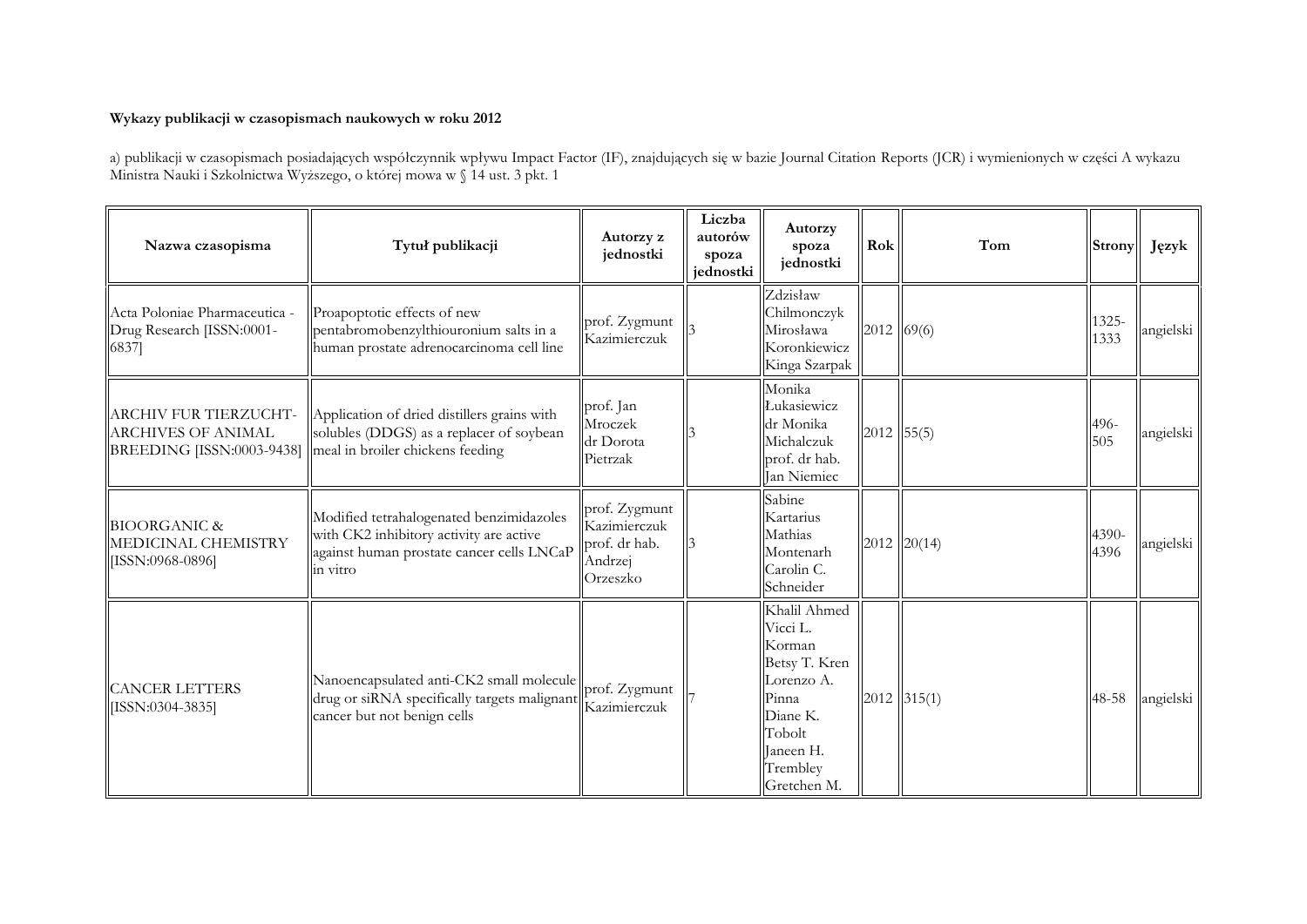|                                                                                |                                                                                                                                                                                                     |                                                                                                | Unger                                                    |                |                    |                |           |
|--------------------------------------------------------------------------------|-----------------------------------------------------------------------------------------------------------------------------------------------------------------------------------------------------|------------------------------------------------------------------------------------------------|----------------------------------------------------------|----------------|--------------------|----------------|-----------|
| <b>CZECH JOURNAL OF</b><br><b>FOOD SCIENCES</b><br>[ISSN:1212-1800]            | Sorption and wetting properties of pectin<br>edible films                                                                                                                                           | dr Sabina Galus<br>prof. dr hab.<br>Andrzej Lenart                                             | Anna Turska                                              | $2012$ 30      |                    | 446-<br>455    | angielski |
| <b>DRYING TECHNOLOGY</b><br>[ISSN:0737-3937]                                   | Sorption properties of vacuum-dried<br>strawberries                                                                                                                                                 | dr Agnieszka<br>Ciurzyńska<br>prof. dr hab.<br>Andrzej Lenart<br>dr hab. Dariusz<br>Piotrowski | Piotr Łukasik                                            | $2012$ 30(8)   |                    | 850-<br>858    | angielski |
| <b>EUROPEAN FOOD</b><br><b>RESEARCH AND</b><br>TECHNOLOGY [ISSN:1438-<br>2377] | Production of dihydroxyacetone from an<br>aqueous solution of glycerol in the reaction<br>catalyzed by an immobilized cell<br>preparation of acetic acid bacteria<br>Gluconobacter oxydans ATCC 621 | dr hab.<br>Stanisław<br>Błażejak<br>dr Lidia Stasiak-<br>Różańska                              |                                                          |                | 2012   235(6)      | 1125-<br>1132  | angielski |
| <b>EUROPEAN FOOD</b><br><b>RESEARCH AND</b><br>TECHNOLOGY [ISSN:1438-<br>2377] | Phytosterol oxides content in selected<br>thermally processed products                                                                                                                              | dr Dorota<br>Derewiaka<br>prof.<br>Mieczysław<br>Obiedziński                                   |                                                          |                | $ 2012 $ $ 234(4)$ | $703-$<br>712  | angielski |
| <b>EUROPEAN FOOD</b><br><b>RESEARCH AND</b><br>TECHNOLOGY [ISSN:1438-<br>2377] | Cell wall structure of selected yeast species<br>as a factor of magnesium binding ability                                                                                                           | dr hab.<br>Stanisław<br>Błażejak<br>dr Anna<br>Bzducha-<br>Wróbel                              | K Tkacz                                                  |                | $ 2012 $ $ 235(2)$ | $355 -$<br>366 | angielski |
| EUROPEAN JOURNAL OF<br>MEDICINAL CHEMISTRY<br>[ISSN:0223-5234]                 | CK2? and CK2?' subunits differ in their<br>sensitivity to 4,5,6,7-tetrabromo- and 4,5,<br>6,7-tetraido-1H-benzimidazole derivatives                                                                 | prof. Zygmunt<br>Kazimierczuk<br>prof. dr hab.<br>Andrzej<br>Orzeszko                          | Andrea Baier<br>Monika<br>Janeczko<br>Ryszard<br>Szyszka | $ 2012 $ 47(1) |                    | $345 -$<br>350 | angielski |
| <b>FOOD CHEMISTRY</b><br>[ISSN:0308-8146]                                      | Chemical composition and starch<br>digestibility in flours from Polish processed<br>legume seeds                                                                                                    | dr Beata<br>Drużyńska<br>dr Małgorzata<br>Piecyk<br>dr Rafał<br>Wołosiak                       |                                                          |                | $ 2012 $ 135(3)    | 1057-<br>1064  | angielski |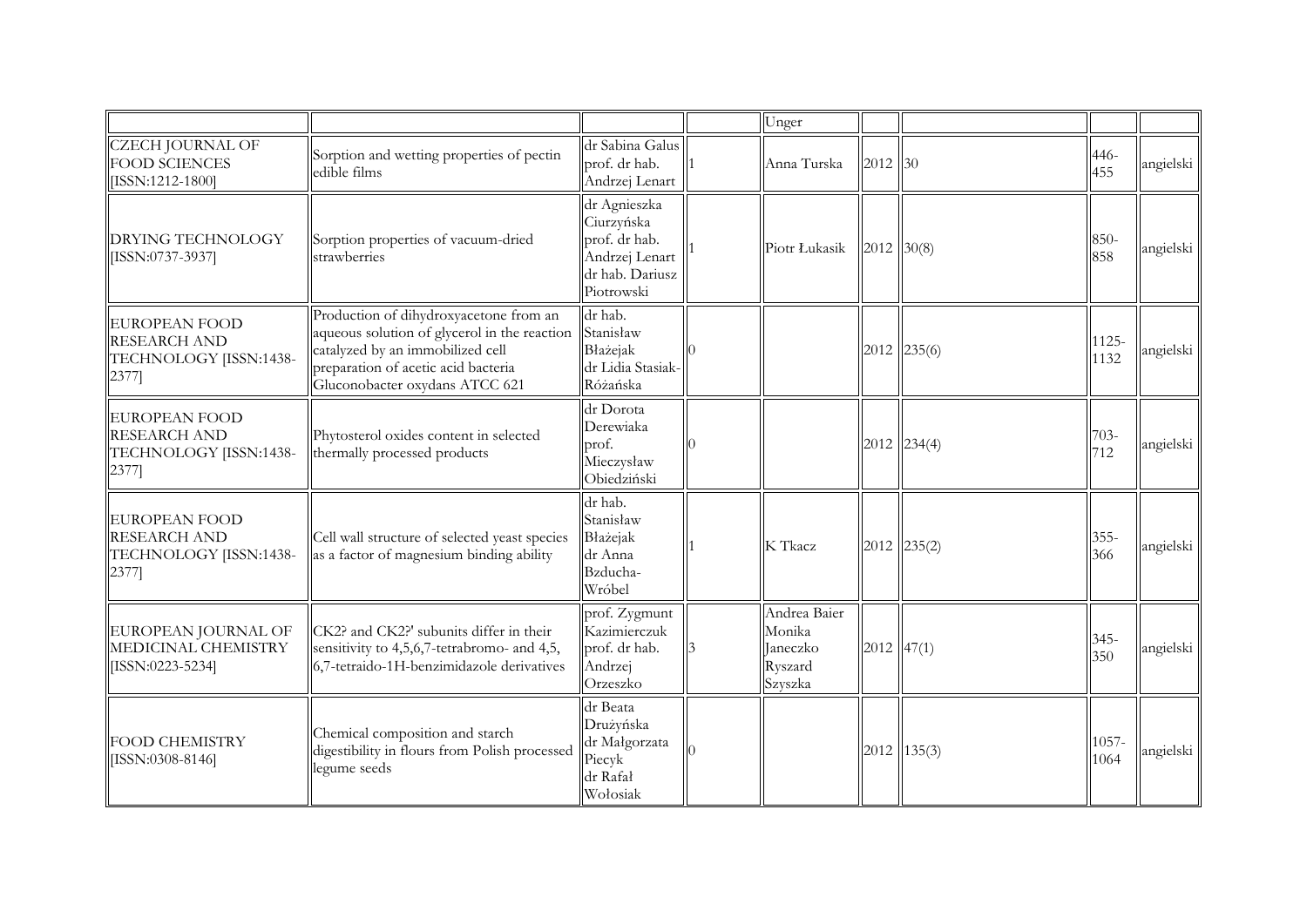|                                                                                                         |                                                                                                                                                                                                             | dr Elwira<br>Worobiej                                                                                                          |                                                                       |               |               |                  |           |
|---------------------------------------------------------------------------------------------------------|-------------------------------------------------------------------------------------------------------------------------------------------------------------------------------------------------------------|--------------------------------------------------------------------------------------------------------------------------------|-----------------------------------------------------------------------|---------------|---------------|------------------|-----------|
| <b>FOOD SCIENCE AND</b><br>TECHNOLOGY RESEARCH<br>[ISSN:1344-6606]                                      | Effect of probiotic cultures on the stability<br>of anthocyanins in blueberry yoghurts                                                                                                                      | dr hab. Marta<br>Mitek<br>dr Iwona<br>Ścibisz<br>dr hab.<br>Małgorzata<br>Ziarno                                               | Dorota Zaręba 2012   49 (2)                                           |               |               | 208-<br>212      | angielski |
| Innovative Food Science &<br>Emerging Technologies<br>[ISSN:1466-8564]                                  | Effect of modified starch or maltodextrin<br>incorporation on the barrier and mechanical dr Sabina Galus<br>properties, moisture sensitivity and<br>appearance of soy protein isolate-based<br>edible films | prof. dr hab.<br>Andrzej Lenart                                                                                                | prof. dr hab.<br>Federic<br>Debeaufort<br>Hugues<br>Mathieu           | 2012 16       |               | 148-<br>154      | angielski |
| <b>INTERNATIONAL</b><br><b>JOURNAL OF FOOD</b><br>PROPERTIES [ISSN:1094-<br>2912]                       | Volatile profile of non-fermented milk and<br>milk fermented by BifidoBacterium<br>animalis subsp. lactis                                                                                                   | prof.<br>Mieczysław<br>Obiedziński<br>dr hab.<br>Małgorzata<br>Ziarno                                                          | Dorota Zaręba 2012 15(5)                                              |               |               | $1010 -$<br>1021 | angielski |
| <b>INTERNATIONAL</b><br><b>JOURNAL OF FOOD</b><br><b>SCIENCES AND</b><br>NUTRITION [ISSN:0963-<br>7486] | Oxidative stability and triacylglycerols<br>structure of lipid fraction from cookies for<br>infants                                                                                                         | dr Joanna Bryś<br>dr Agata<br>Górska<br>dr hab. Piotr<br>Koczoń<br>dr Ewa<br>Ostrowska-<br>Ligęza<br>dr Magdalena<br>Wirkowska |                                                                       | $2012$ 63 (3) |               | 296-<br>302      | Angielski |
| <b>JOURNAL OF</b><br><b>AGRICULTURAL AND</b><br>FOOD CHEMISTRY<br>[ISSN:0021-8561]                      | Effect of sample preparation on the<br>measurement of sugars, organic acids, and<br>polyphenols in apple fruit by mid-infrared<br>spectroscopy                                                              | dr Iwona<br>Ścibisz                                                                                                            | Sylvie Bureau<br>Bourvellec<br>Carine Le<br>Catherine<br>M.G.C Renard |               | 2012   60(14) | 3551-<br>3563    | angielski |
| <b>JOURNAL OF</b><br><b>AGRICULTURAL AND</b>                                                            | Depolymerization degree of water-<br>extractable arabinoxylans in rye bread:                                                                                                                                | dr hab. Alicja<br>Ceglińska                                                                                                    | Małgorzata R.<br>Cyran                                                |               | 2012   60(35) | 8720-<br>8730    | angielski |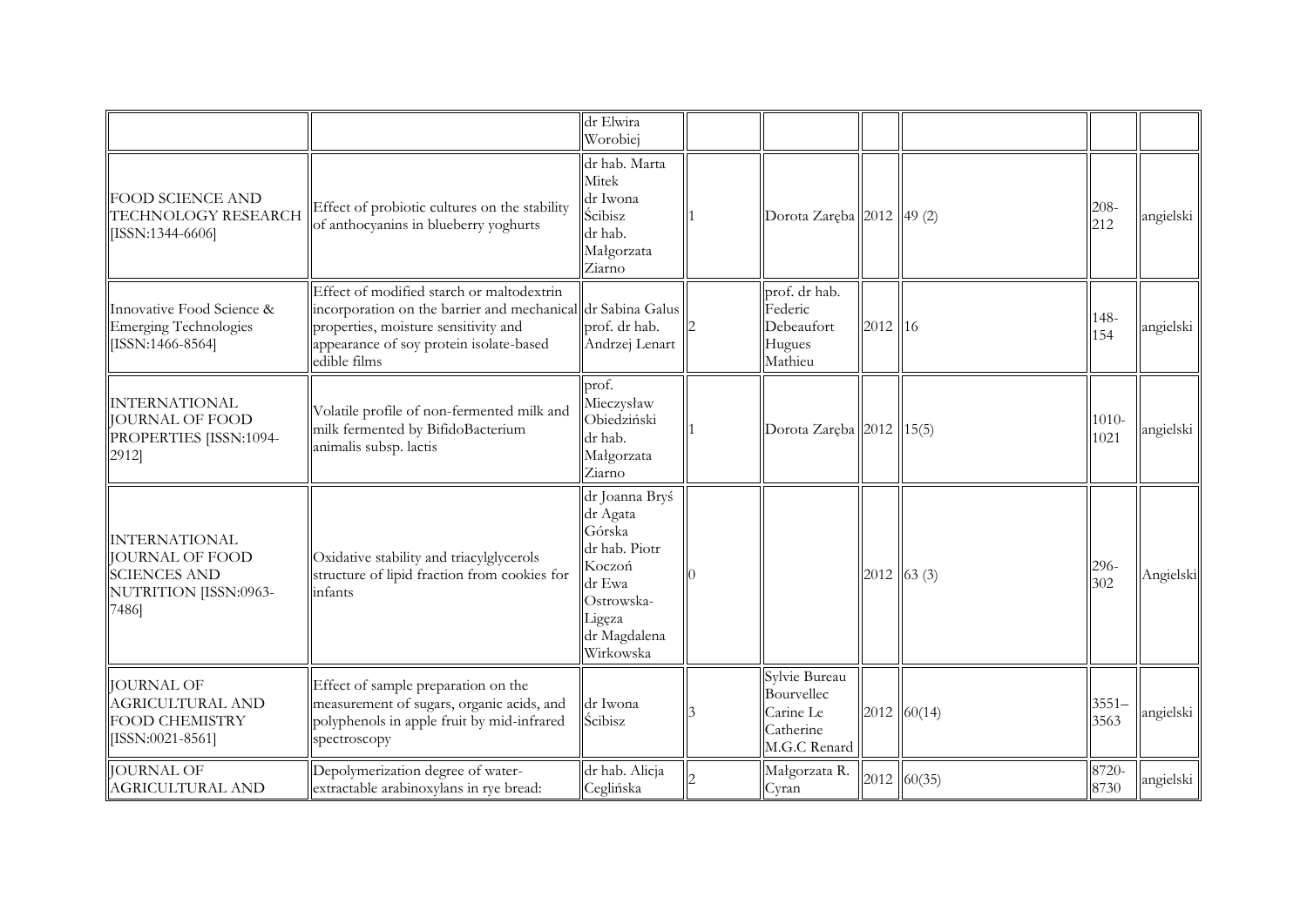| <b>FOOD CHEMISTRY</b><br>[ISSN:0021-8561]                                     | characteristics of inbred lines used for<br>breeding of bread cultivars                                                                                                                |                                                                                               | Irena<br>Kolasińska                                               |              |                                           |                |           |
|-------------------------------------------------------------------------------|----------------------------------------------------------------------------------------------------------------------------------------------------------------------------------------|-----------------------------------------------------------------------------------------------|-------------------------------------------------------------------|--------------|-------------------------------------------|----------------|-----------|
| <b>JOURNAL OF ANIMAL</b><br>SCIENCE [ISSN:0021-8812]                          | Application of a computer vision system to<br>classify beef as normal or dark, firm, and<br>dry                                                                                        | dr Krzysztof<br>Dasiewicz<br>dr Tomasz<br>Florowski<br>prof. dr hab.<br>Mirosław<br>Słowiński | Marta Chmiel                                                      |              | $2012$ 90(11)                             | 4126-<br>4130  | angielski |
| <b>JOURNAL OF FOOD</b><br>ENGINEERING [ISSN:0260-<br>8774]                    | Drying of ultrasound pretreated apple and<br>its selected physical properties                                                                                                          | dr Małgorzata<br>Nowacka<br>prof. Dorota<br>Witrowa-<br>Rajchert                              | Natalia Jurek<br>Magdalena<br>Śledź<br>Artur Wiktor               |              | $2012$ 113(3)                             | 427-<br>433    | angielski |
| <b>JOURNAL OF FOOD</b><br>ENGINEERING [ISSN:0260-<br>8774]                    | Water vapour adsorption properties of<br>agglomerated baby food powders                                                                                                                | prof. dr hab.<br>Andrzej Lenart<br>dr Karolina<br>Szulc                                       |                                                                   |              | $2012$   109(1)                           | $135 -$<br>141 | angielski |
| <b>JOURNAL OF FOOD</b><br>PROCESSING AND<br>PRESERVATION [ISSN:0145-<br>8892] | The influence of thermal treatment and<br>spray drying on the physico-chemical<br>properties of Polish honeys                                                                          | dr Katarzyna<br>Samborska                                                                     | Czelejewska                                                       | 2012         | oi: 10.1111/ j.1745-<br>4549.2012.00789.x | 2012           | angielski |
| <b>JOURNAL OF FOOD</b><br><b>SCIENCE [ISSN:0022-1147]</b>                     | New opportunities of the application of<br>natural herb and spice extracts in plant oils:<br>application of electron paramagnetic<br>resonance in examining the oxidative<br>stability | dr Mariola<br>Kozłowska                                                                       | Arkadiusz<br>Szterk<br>Katarzyna<br>Zawada<br>Tomasz<br>Ząbkowski | $2012$ 77(9) |                                           | 994-<br>999    | angielski |
| <b>JOURNAL OF</b><br>HETEROCYCLIC<br>CHEMISTRY [ISSN:0022-<br>152X            | Synthesis and Antimicrobial Activities of<br>New Polyhalogenated Benzimidazoles                                                                                                        | prof. Zygmunt<br>Kazimierczuk<br>prof. dr hab.<br>Andrzej<br>Orzeszko                         | Roberto<br>Cedillo-Rivera<br>Agnieszka E<br>Laudy<br>Rosa Moo-Puc |              | $2012$ 49 (5)                             | 1059-<br>1065  | angielski |
| [ISSN:1381-1177]                                                              | JOURNAL OF MOLECULAR Synthesis of 2-phenylethyl acetate in the<br>CATALYSIS B-ENZYMATIC   presence of Yarrowia lipolytica KKP 379<br>biomass                                           | prof. dr hab.<br>Ewa Białecka-<br>Florjańczyk<br>dr Jolanta                                   | Agata<br>Kapturowska                                              |              | $2012$ 74(3/4)                            | $241 -$<br>245 | angielski |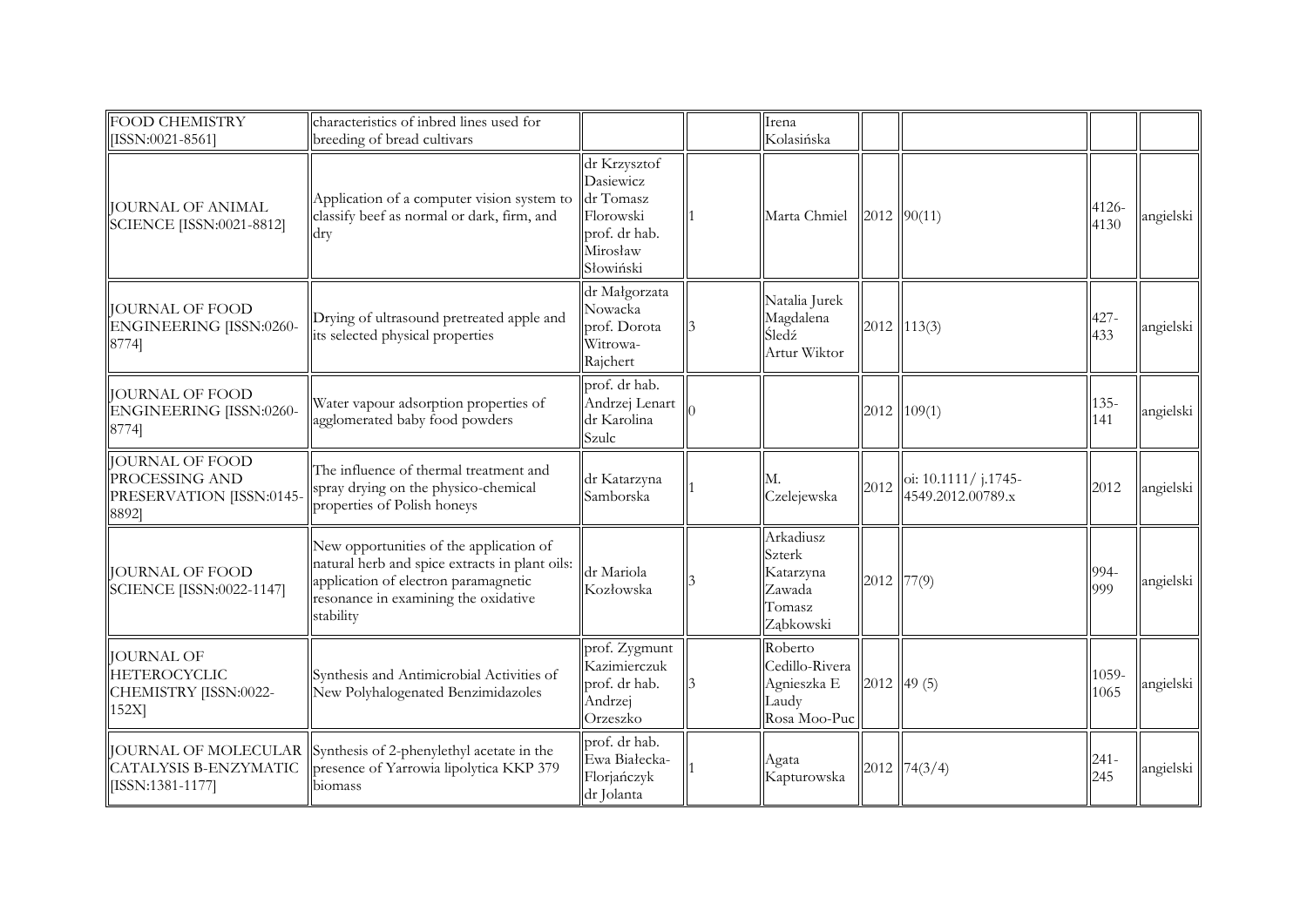|                                                                                      |                                                                                                                                                                                                                                          | Krzyczkowska<br>dr Izabela<br>Stolarzewicz                                                                   |          |                                                                               |          |                 |                |           |
|--------------------------------------------------------------------------------------|------------------------------------------------------------------------------------------------------------------------------------------------------------------------------------------------------------------------------------------|--------------------------------------------------------------------------------------------------------------|----------|-------------------------------------------------------------------------------|----------|-----------------|----------------|-----------|
| MODELING [ISSN:1610-<br>2940]                                                        | JOURNAL OF MOLECULAR Consequences of one-electron oxidation<br>and one-electron reduction for 4-<br>aminopyrimidine-DFT studies                                                                                                          | prof. dr hab.<br>Ewa Raczyńska                                                                               |          | K. Kolczyńska<br>T.M<br>Stępniewski                                           | 2012 18  |                 | 3523-<br>33    | angielski |
| MODELING [ISSN:1610-<br>2940]                                                        | JOURNAL OF MOLECULAR DFT studies on one-electron oxidation and<br>one-electron reduction for 2- and 4-<br>aminopyridines                                                                                                                 | prof. dr hab.<br>Ewa Raczyńska                                                                               |          | K. Kolczyńska<br>T.M.<br>Stępniewski                                          | 2012 18  |                 | 4367-<br>4380  | angielski |
| JOURNAL OF MOLECULAR<br>STRUCTURE-THEOCHEM<br>[ISSN:0166-1280]                       | Quantum-chemical studies of the<br>consequences of one-electron oxidation<br>and one-electron reduction for imidazole in Ewa Raczyńska<br>the gas phase and water                                                                        | prof. dr hab.                                                                                                |          |                                                                               | 2012 993 |                 | $73 - 79$      | angielski |
| <b>JOURNAL OF PHYSICAL</b><br>CHEMISTRY A [ISSN:1089-<br>5639]                       | Nature of isomerism of solid isothiourea<br>salts, inhibitors of nitric oxide synthases, as<br>studied by 1H-14N nuclear quadrupole<br>double resonance, X-ray, and density<br>functional theory/quantum theory of atoms<br>in molecules | prof. Zygmunt<br>Kazimierczuk                                                                                |          | J.N.<br>Latosińska<br>M. Latosińska<br>Jan K Maurin<br>J. Seliger<br>V. Žagar |          | $2012$   116(5) | 1445-<br>1463  | angielski |
| <b>JOURNAL OF THE</b><br>SOCIETY [ISSN:0003-021X]                                    | Chemical stability of lipid phase in<br>AMERICAN OIL CHEMISTS   concentrated beverage emulsions coloured<br>with natural B-carotene                                                                                                      |                                                                                                              |          | Ewa Górnicka<br>Marek Roszko<br>dr Arkadiusz<br>Szerk                         |          | $2012$ 87(4)    | $361 -$<br>367 | angielski |
| JOURNAL OF THE<br><b>SCIENCE OF FOOD AND</b><br>AGRICULTURE [ISSN:0022-<br>$5142$ ]  | Clonal differences in antioxidant activity<br>and bioactive constituents of hardy<br>kiwifruit (Actinidia arguta) and its year-to-<br>year variability                                                                                   | dr Rafał<br>Wołosiak<br>dr Elwira<br>Worobiej                                                                |          | Tomasz Krupa $\ 2012\ $<br>Piotr Latocha                                      |          |                 | 2012           | angielski |
| <b>JOURNAL OF THERMAL</b><br><b>ANALYSIS AND</b><br>CALORIMETRY [ISSN:1388-<br>6150] | Thermal properties of fats extracted from<br>powdered baby formulas                                                                                                                                                                      | dr Agata<br>Górska<br>dr hab. Piotr<br>Koczoń<br>dr Ewa<br>Ostrowska-<br>Ligęza<br>dr Magdalena<br>Wirkowska |          |                                                                               |          | $2012$   110(1) | $137 -$<br>143 | angielski |
| <b>JOURNAL OF THERMAL</b>                                                            | An assessment of various powdered baby                                                                                                                                                                                                   | dr Agata                                                                                                     | $\Omega$ |                                                                               |          | $2012$ 110(1)   | $465 -$        | angielski |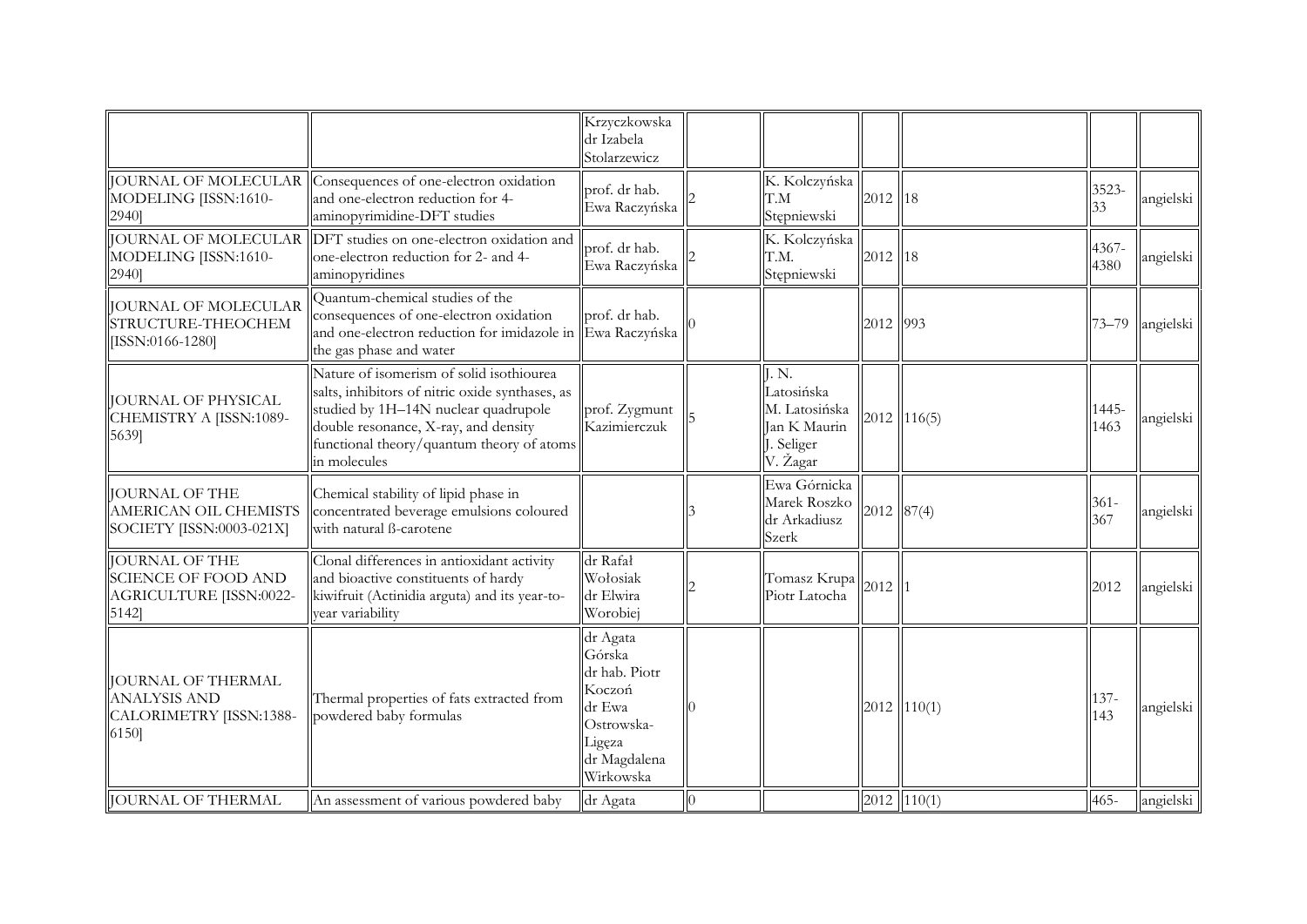| <b>ANALYSIS AND</b>                                                                   | formulas by conventional methods (DSC)                                                                                       | Górska                                                                                                    |                                                                                                          |              |               | 471            |           |
|---------------------------------------------------------------------------------------|------------------------------------------------------------------------------------------------------------------------------|-----------------------------------------------------------------------------------------------------------|----------------------------------------------------------------------------------------------------------|--------------|---------------|----------------|-----------|
| CALORIMETRY [ISSN:1388-<br>6150]                                                      | or FT-IR spectroscopy                                                                                                        | dr hab. Piotr<br>Koczoń<br>dr Ewa<br>Ostrowska-<br>Ligęza<br>dr Magdalena<br>Wirkowska                    |                                                                                                          |              |               |                |           |
| <b>JOURNAL OF THERMAL</b><br><b>ANALYSIS AND</b><br>CALORIMETRY [ISSN:1388-<br>6150]  | A differential scanning calorimetric study of<br>$\beta$ -lactoglobulin and vitamin D3 complexes                             | dr Agata<br>Górska<br>dr Ewa<br>Ostrowska-<br>Ligęza<br>dr Karolina<br>Szulc<br>dr Magdalena<br>Wirkowska |                                                                                                          | 2012 110     |               | 473-<br>477    | angielski |
| LIQUID CRYSTALS<br>[ISSN:0267-8292]                                                   | The influence of structural changes of<br>symmetrical dimers containing two phenyl<br>groups on liquid crystalline behaviour | prof. dr hab.<br>Ewa Białecka-<br>Florjańczyk                                                             | Ewa Górecka<br>Irma<br>Śledzińska                                                                        |              | $2012$ 39(10) | 1216-<br>1221  | angielski |
| MILCHWISSENSCHAFT-<br><b>MILK SCIENCE</b><br><b>INTERNATIONAL</b><br>[ISSN:0026-3788] | Reversibility of whey protein concentrate /<br>geals locus bean gum                                                          |                                                                                                           | Piotr Grzegory<br>S. Mleko<br>L Ozimek<br>М.<br>Tomczyńska-<br>Mleko<br>M.<br>Wesołowska-<br>Trojanowska | $2012$ 67(3) |               | $311 -$<br>314 | polski    |
| <b>PREPARATIVE</b><br><b>BIOCHEMISTRY &amp;</b><br>BIOTECHNOLOGY<br>[ISSN:1082-6068]  | Purification and characterization of a<br>proteinase from the probiotic Lactobacillus<br>rhamnosus OXY                       |                                                                                                           | Marek<br>Kieliszek<br>Zdzisław<br>Targoński<br>Adam Waśko                                                | $2012$ 42(5) |               | 476-<br>488    | angielski |
| Rivista Italiana delle Sostanze<br>Grasse [ISSN:0035-6808]                            | The quality of Polish spreadable fats<br>especially with emphasis of trans isomer<br>content                                 | dr Anna<br>Żbikowska                                                                                      | Małgorzata<br>Kowalska<br>dr Jarosława<br>Rutkowska                                                      | 2012 89      |               | 62-69          | angielski |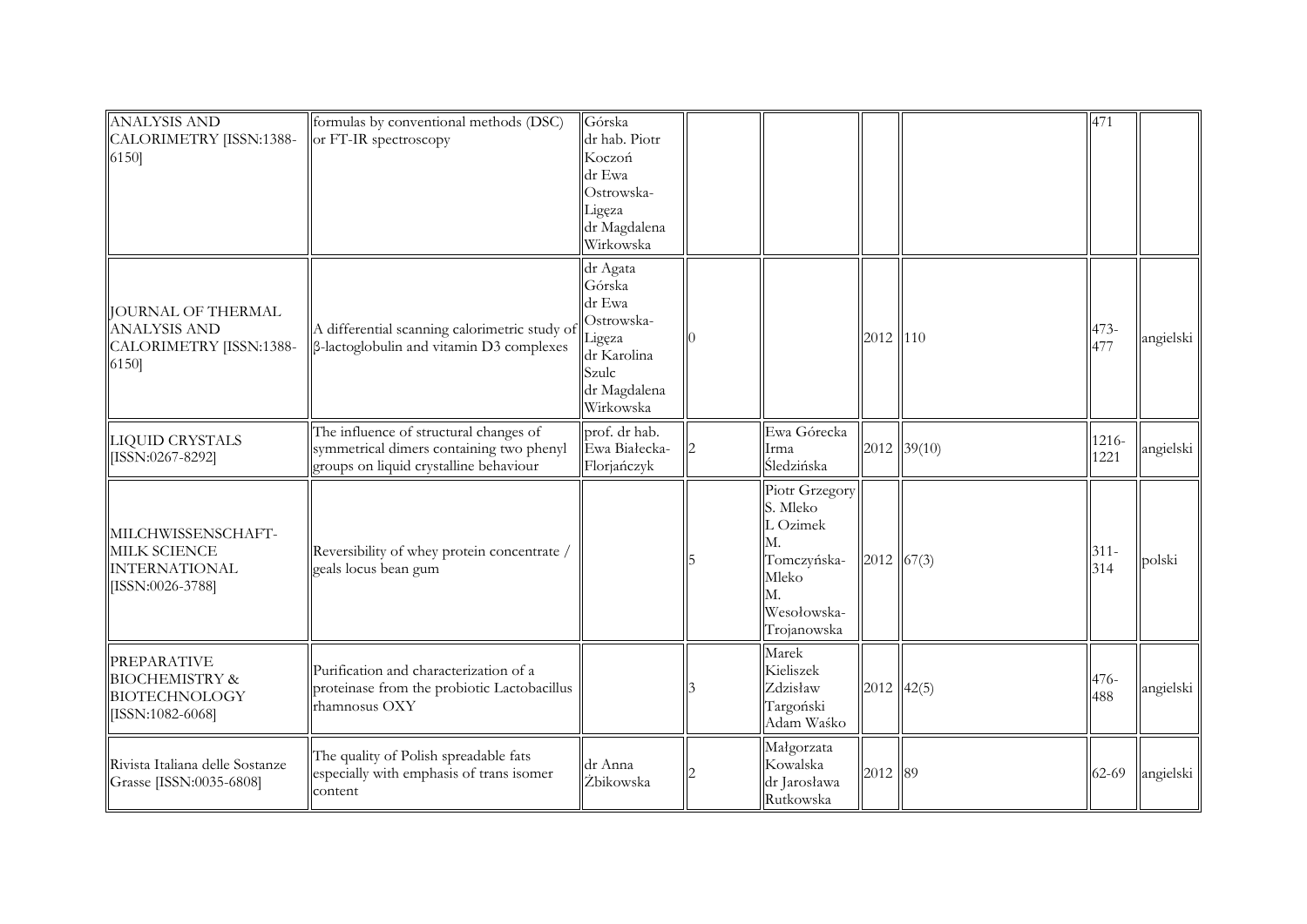| <b>SENSORS AND</b><br><b>ACTUATORS B-CHEMICAL</b><br>[ISSN:0925-4005] | Evaluation of organoleptic and texture<br>properties of dried apples by hybrid<br>electronic tongue                               | dr Małgorzata<br>Nowacka                                                                                  | Patrycja Cisek<br>Anna Kutyła-<br>Olesiuk<br>Małgorzata<br>Wesoly |              | $\left  \frac{2012}{\text{doi}:10.1016}{\text{.snb}.2012.10.133} \right  2012$ |                 | angielski |
|-----------------------------------------------------------------------|-----------------------------------------------------------------------------------------------------------------------------------|-----------------------------------------------------------------------------------------------------------|-------------------------------------------------------------------|--------------|--------------------------------------------------------------------------------|-----------------|-----------|
| <b>ULTRASONICS</b><br><b>SONOCHEMISTRY</b><br>[ISSN:1350-4177]        | Studies on the lipolytic activity of sonicated<br>enzymes from Yarrowia lipolytica                                                | prof. dr hab.<br>Ewa Białecka-<br>Florjańczyk<br>dr Jolanta<br>Krzyczkowska<br>dr Izabela<br>Stolarzewicz | Agata<br>Kapturowska                                              | $2012$ 19(1) |                                                                                | 186-<br>191     | angielski |
| ZYWNOSC-Nauka<br>Technologia Jakosc [ISSN:1425-<br>6959]              | Wpływ rodzaju nośnika na trwałość<br>przechowalniczą naturalnego B-karotenu<br>mikrokapsułkowanego metodą suszenia<br>rozpyłowego | dr hab. Elżbieta<br>Dłużewska                                                                             | Michał<br>Korszeń<br>Marzena<br>Przybysz                          | $2012$ 19(5) |                                                                                | 84-98           | polski    |
| ZYWNOSC-Nauka<br>Technologia Jakosc [ISSN:1425-<br>6959]              | Zastosowanie olejów roślinnych i<br>preparatów błonnikowych do produkcji<br>burgerów z mięsa kurcząt                              | dr Aneta<br>Cegiełka                                                                                      |                                                                   | $2012$ 19(3) |                                                                                | $88-100$ polski |           |
| ZYWNOSC-Nauka<br>Technologia Jakosc [ISSN:1425-<br>6959]              | Wykorzystanie właściwości B-<br>laktoglobuliny do wiązania cholekalcyferolu                                                       | dr Agata<br>Górska<br>dr Ewa<br>Ostrowska-<br>Ligęza<br>dr Karolina<br>Szulc<br>dr Magdalena<br>Wirkowska |                                                                   | $2012$ 19(2) |                                                                                | $99-106$ polski |           |
| ZYWNOSC-Nauka<br>Technologia Jakosc [ISSN:1425-<br>6959]              | Wpływ obróbki termicznej na zawartość<br>steroli w oleju rzepakowym oraz w<br>mieszaninach na bazie oleju rzepakowego             | dr Dorota<br>Derewiaka<br>prof.<br>Mieczysław<br>Obiedziński                                              |                                                                   | $2012$ 19(3) |                                                                                | 64-76           | Polski    |
| ZYWNOSC-Nauka<br>Technologia Jakosc [ISSN:1425-<br>6959]              | Próba wzbogacenia tłuszczu mlecznego<br>kwasami EPA i DHA                                                                         | dr Joanna Bryś<br>dr Agata<br>Górska<br>dr Ewa                                                            |                                                                   | 2012   19(3) |                                                                                | $46 - 54$       | Polski    |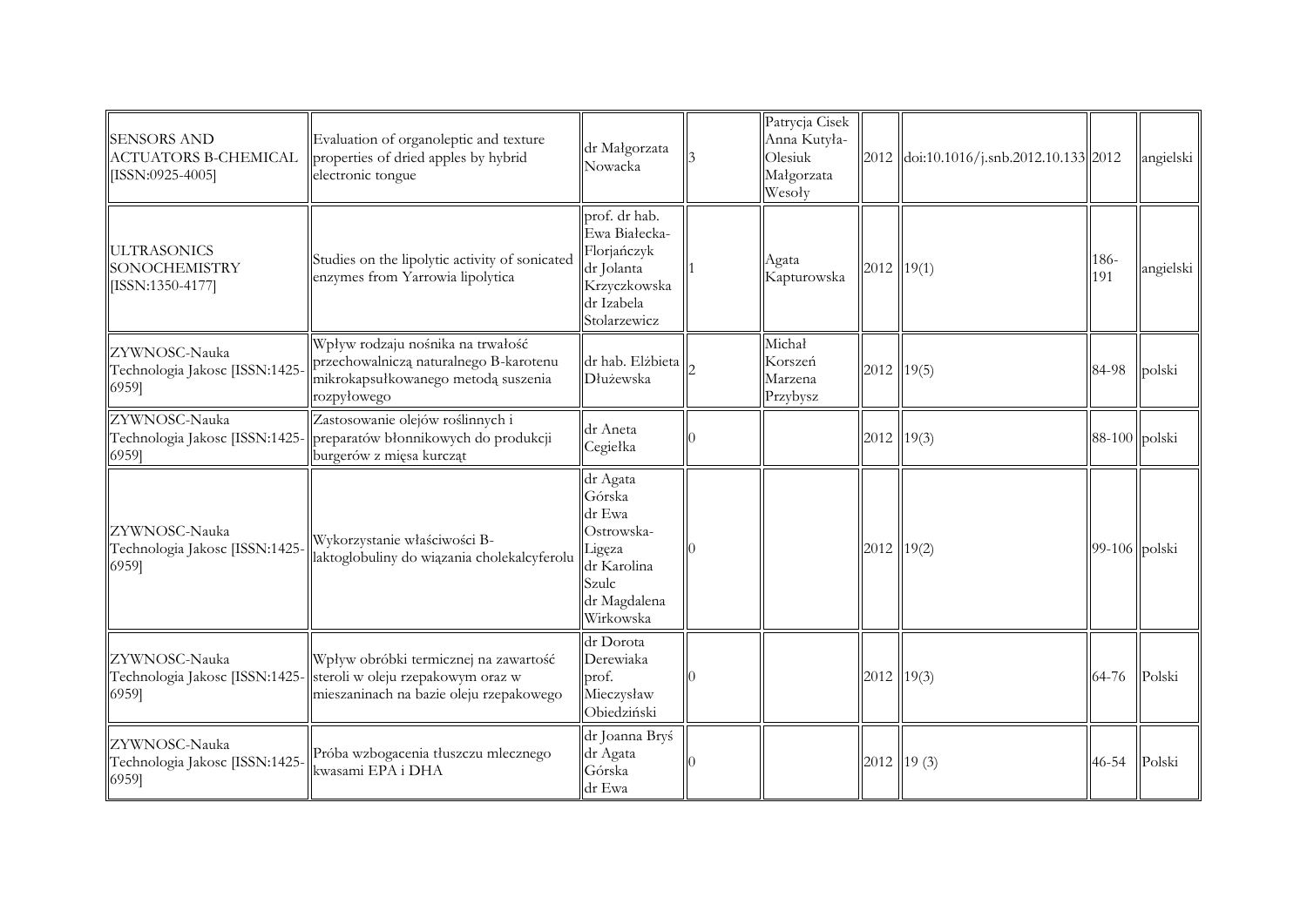|                                                          |                                                                                                                                                          | Ostrowska-<br>Ligeza<br>dr Katarzyna<br>Tarnowska<br>dr Magdalena<br>Wirkowska |                                                      |                 |                 |        |
|----------------------------------------------------------|----------------------------------------------------------------------------------------------------------------------------------------------------------|--------------------------------------------------------------------------------|------------------------------------------------------|-----------------|-----------------|--------|
| ZYWNOSC-Nauka<br>6959]                                   | Biotechnologiczna synteza związków<br>Technologia Jakosc [ISSN:1425- powierzchniowo czynnych i przykłady ich<br>praktycznego zastosowania                | prof. dr hab.<br>Ewa Białecka-<br>Florjańczyk<br>dr Jolanta<br>Krzyczkowska    |                                                      | $2012$   19 (4) | $5 - 23$        | Polski |
| ZYWNOSC-Nauka<br>Technologia Jakosc [ISSN:1425-<br>6959] | Właściwości i zastosowanie owoców róży w Kalisz<br>przetwórstwie spożywczym                                                                              | dr Stanisław<br>dr hab. Marta<br>Mitek                                         | Andrzej<br>Cendrowski                                | $2012$ 19(4)    | 24-31           | polski |
| ZYWNOSC-Nauka<br>6959]                                   | Zastosowanie pulsacyjnego pola<br>Technologia Jakosc [ISSN:1425-  elektrycznego do wspomagania procesów<br>usuwania wody z tkanek roślinnych             | prof. Dorota<br>Witrowa-<br>Rajchert                                           | Artur Wiktor                                         | $2012$ 19(2)    | 22-32           | polski |
| ZYWNOSC-Nauka<br>6959]                                   | System śledzenia ruchu i pochodzenia<br>Technologia Jakosc [ISSN:1425- zywności jako narzędzie zapewnienia<br>bezpieczeństwa konsumentów                 | dr Dorota<br>Nowak                                                             | dr Ewa<br>Czarniecka-<br>Skubina                     | $2012$ 19(5)    | 20-36           | polski |
| ZYWNOSC-Nauka<br>6959]                                   | Wpływ dodatku fosforanów i węglanu sodu<br>Technologia Jakosc [ISSN:1425-] na jakość szynek restrukturyzowanych<br>wyprodukowanych z mrożonego mięsa PSE | dr Tomasz<br>Florowski                                                         | Kobyliński                                           | $2012$ 19(3)    | $88-100$ polski |        |
| ZYWNOSC-Nauka<br>Technologia Jakosc [ISSN:1425-<br>6959] | Zastosowanie modeli matematycznych do<br>opisu izoterm adsorpcji pary wodnej<br>suszonej marchwi purpurowej i<br>pomarańczowej                           | dr Małgorzata<br>Nowacka<br>prof. Dorota<br>Witrowa-<br>Rajchert               | Janusz Czapski<br>Grzegorz<br>Janiak<br>Marcin Kidoń | $2012$ 19(5)    | 60-72           | polski |
| ZYWNOSC-Nauka<br>Technologia Jakosc [ISSN:1425-<br>6959] | Wpływ temperatury na właściwości<br>sorpcyjne liofilizowanej marchwi                                                                                     | dr hab.<br>Zbigniew<br>Pałacha                                                 | Katarzyna<br>Kędzierska                              | $2012$ 19(5)    | 73-83           | polski |
| ZYWNOSC-Nauka<br>6959]                                   | Fizyczne i chemiczne właściwości<br>Technologia Jakosc [ISSN:1425- produktów spożywczych suszonych z<br>wykorzystaniem mikrofal                          | dr Małgorzata<br>Nowacka<br>prof. Dorota<br>Witrowa-<br>Rajchert               | Magdalena<br>Śledź<br>Artur Wiktor                   | $2012$ 19(6)    | $5 - 20$        | polski |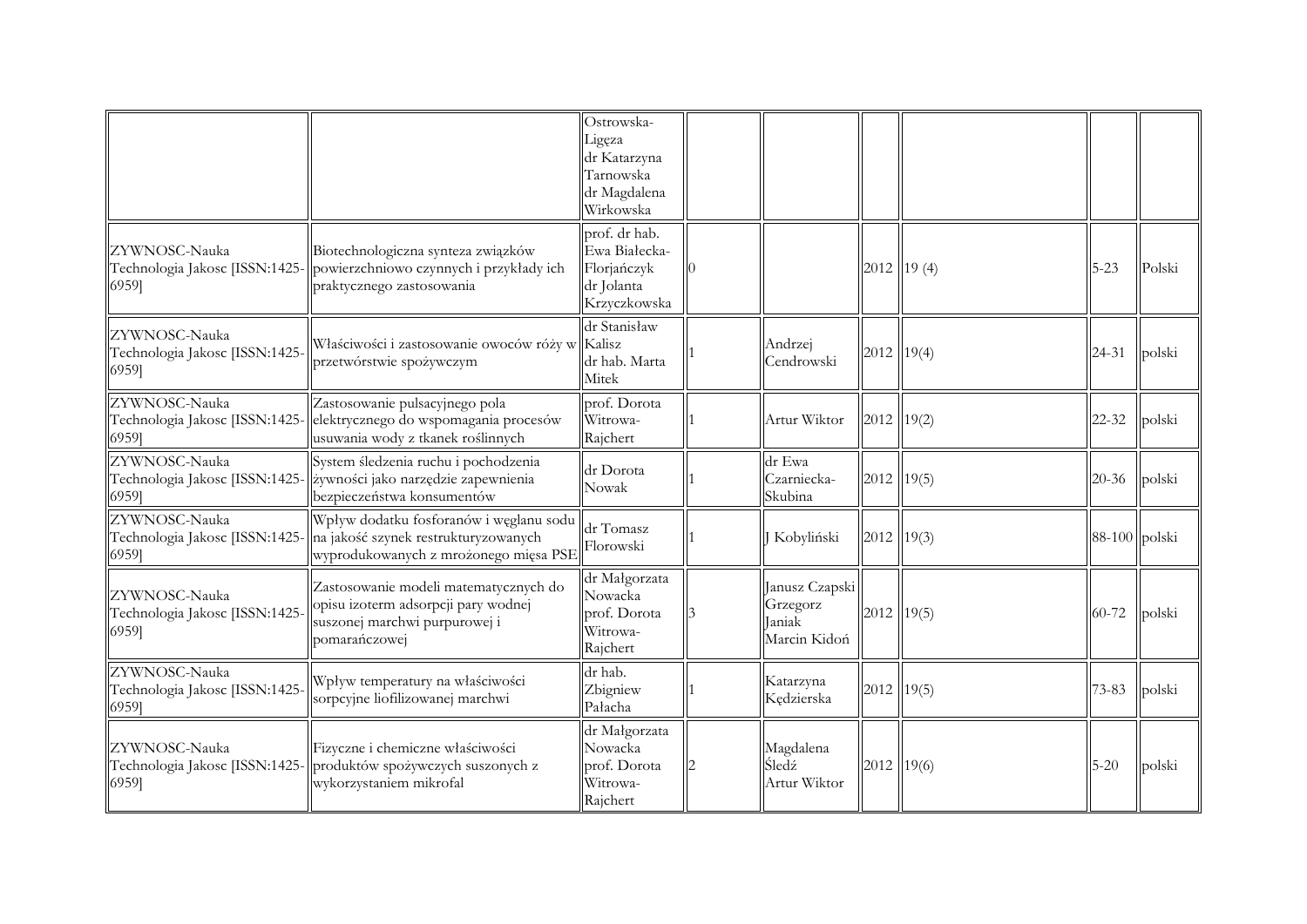| IZYWNOSC-Nauka<br>69591 | $\ $ Zawartość fazy stałej a jakość i przydatność $\ $ ,<br>Technologia Jakosc [ISSN:1425-  technologiczna szorteningów do produkcji<br>Iciast kruchych | dr Anna<br>Zbikowska |  | Małgorzata<br>  Kowalska<br>Idr Iarosława<br><b>Rutkowska</b> | 2012 19(2) |  |  | <b>l</b> polsk |
|-------------------------|---------------------------------------------------------------------------------------------------------------------------------------------------------|----------------------|--|---------------------------------------------------------------|------------|--|--|----------------|
|-------------------------|---------------------------------------------------------------------------------------------------------------------------------------------------------|----------------------|--|---------------------------------------------------------------|------------|--|--|----------------|

b) publikacji w innych czasopismach wymienionych w części B wykazu ministra, o której mowa w § 14 ust. 3 pkt. 2 rozporządzenia:

| Nazwa czasopisma                      | Tytuł publikacji                                                                                                                   | Autorzy z<br>jednostki                                                         | Liczba<br>autorów<br>spoza<br>jednostki | Autorzy spoza<br>jednostki                           | Rok |              | Tom Strony     | Język  |
|---------------------------------------|------------------------------------------------------------------------------------------------------------------------------------|--------------------------------------------------------------------------------|-----------------------------------------|------------------------------------------------------|-----|--------------|----------------|--------|
| Acta Agrophysica [ISSN:1234-<br>4125] | Podatność na zbrylanie suszonych rozpyłowo emulsji<br>stabilizowanych białkami mleka                                               | dr hab. Ewa<br>Domian                                                          |                                         | Aleksandra Sułek 2012 19(3)                          |     |              | 663-<br>671    | polski |
| Acta Agrophysica [ISSN:1234-<br>4125] | Próba zastąpienia tłuszczu zwierzęcego olejem rzepakowym<br>w kiełbasach homogenizowanych                                          | prof. dr hab.<br>Mirosław<br>Słowiński                                         |                                         | Joanna Rycielska 2012 19(1)                          |     |              | $123 -$<br>132 | polski |
| Acta Agrophysica [ISSN:1234-<br>4125] | Stabilność rekonstytuowanych emulsji z dodatkiem skrobi<br>typu OSA                                                                | dr hab. Ewa<br>Domian                                                          |                                         | Jan Cenkier                                          |     | $2012$ 19(3) | $463 -$<br>475 | polski |
| Acta Agrophysica [ISSN:1234-<br>4125] | Właściwości fizyczne i skład chemiczny makaronów pszenno-<br>gryczanych i gryczanych                                               | dr Małgorzata<br>Sobczyk                                                       |                                         | Krzysztof Glige                                      |     | $2012$ 19(1) | 143-<br>153    | polski |
| Acta Agrophysica [ISSN:1234-<br>4125] | Właściwości fizyczne proszków na bazie miodu pszczelego<br>otrzymywanych metodą suszenia rozpyłowego i<br>sublimacyjnego           | dr Katarzyna<br>Samborska<br>prof. Dorota<br>Witrowa-<br>Rajchert              |                                         | Aleksandra<br><b>Jedlińska</b>                       |     | $2012$ 19(3) | $563-$<br>574  | polski |
| Acta Agrophysica [ISSN:1234-<br>4125] | Właściwości fizyczne proszków otrzymanych metodą<br>suszenia rozpyłowego modelowych roztworów glukozy,<br>fruktozy i ich mieszanin | dr Katarzyna<br>Samborska<br>prof. Dorota<br>Witrowa-<br>Rajchert              |                                         | Aleksandra<br><b>Jedlińska</b>                       |     | $2012$ 19(2) | $303 -$<br>317 | polski |
| Acta Agrophysica [ISSN:1234-<br>4125] | Wpływ aglomeracji i powlekania odżywek w proszku dla<br>niemowląt na stabilność niezbędnych nienasyconych kwasów<br>tłuszczowych   | dr Agata Górska<br>dr Ewa<br>Ostrowska-<br>Ligęza<br>dr Magdalena<br>Wirkowska |                                         | prof. dr hab.<br>Andrzej Lenart<br>dr Karolina Szulc |     | $2012$ 19(1) | 77-88          | polski |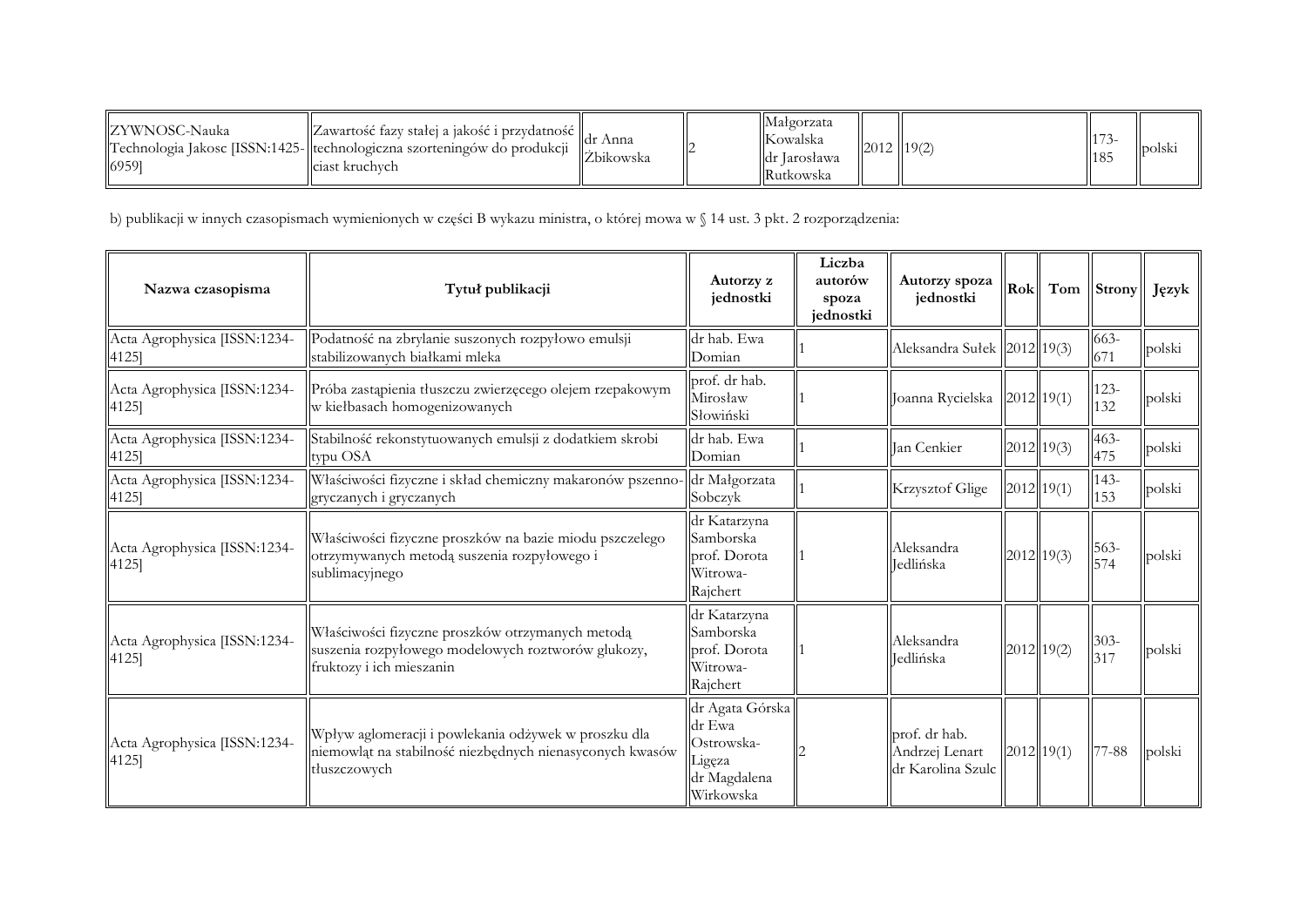| Acta Agrophysica [ISSN:1234-<br>4125] | Wpływ emulsji tłuszczowej na właściwości optyczne filmów<br>serwatkowych                          | dr Sabina Galus<br>prof. dr hab.<br>Andrzej Lenart                                                                                                       |                                          | $2012$ 19(1)  | 29-36          | polski    |
|---------------------------------------|---------------------------------------------------------------------------------------------------|----------------------------------------------------------------------------------------------------------------------------------------------------------|------------------------------------------|---------------|----------------|-----------|
| Acta Agrophysica [ISSN:1234-<br>4125] | Wpływ parametrów suszenia próżniowego truskawek na<br>właściwości sorpcyjne suszu                 | dr Agnieszka<br>Ciurzyńska<br>dr Monika<br><b>Janowicz</b><br>prof. dr hab.<br>Andrzej Lenart<br>dr hab. Dariusz<br>Piotrowski<br>dr Iwona<br>Sitkiewicz |                                          | $2012$ 19(3)  | 477-<br>486    | polski    |
| Acta Agrophysica [ISSN:1234-<br>4125] | Wpływ wstępnego odwadniania osmotycznego na wybrane<br>właściwości rehydracyjne suszonych jabłek  | dr Hanna<br>Kowalska<br>dr hab. Agata<br>Marzec                                                                                                          | Katarzyna Omen 2012 19(1)                |               | 65-76          | polski    |
| Acta Agrophysica [ISSN:1234-<br>4125] | Functional properties of infant milk powder                                                       | prof. dr hab.<br>Andrzej Lenart<br>dr Ewa<br>Ostrowska-<br>Ligeza<br>dr Karolina<br>Szulc                                                                |                                          | $2012$ 19 (4) | $857 -$<br>863 | angielski |
| Acta Agrophysica [ISSN:1234-<br>4125] | Influence of constant and variable pressure on water<br>absorption capacity of dried strawberries | dr hab. Dariusz<br>Piotrowski                                                                                                                            | Anita Godlewska 2012  19 (4)             |               | $815 -$<br>823 | polski    |
| Acta Agrophysica [ISSN:1234-<br>4125] | Influence of microwave-convective drying on chlorophyll<br>content and colour of herbs            | prof. Dorota<br>Witrowa-<br>Rajchert                                                                                                                     | Magdalena Śledź 2012 19 (4)              |               | 865-<br>876    | angielski |
| Acta Agrophysica [ISSN:1234-<br>4125] | Ocena jakości pieczywa pszennego z udziałem mąki teffu                                            | dr hab. Alicja<br>Ceglińska                                                                                                                              | Jadwiga<br>Wojniłowicz<br>Paulina Wolska | $2012$ 19 (3) | 689-<br>697    | polski    |
| Acta Agrophysica [ISSN:1234-<br>4125] | Wpływ aktywności wody na sypkość mleka w proszku o<br>różnym składzie surowcowym                  | prof. dr hab.<br>Andrzej Lenart<br>dr Karolina<br>Szulc                                                                                                  | Jakub Estkowski<br>Arkadiusz<br>Tuwalski | $2012$ 19(1)  | $195 -$<br>202 | polski    |
| Acta Agrophysica [ISSN:1234-          | Wpływ rodzaju i zawartości tłuszczu na właściwości                                                | dr Hanna                                                                                                                                                 | Sylwia Suwińska                          | 2012 19(3)    | $611 -$        | polski    |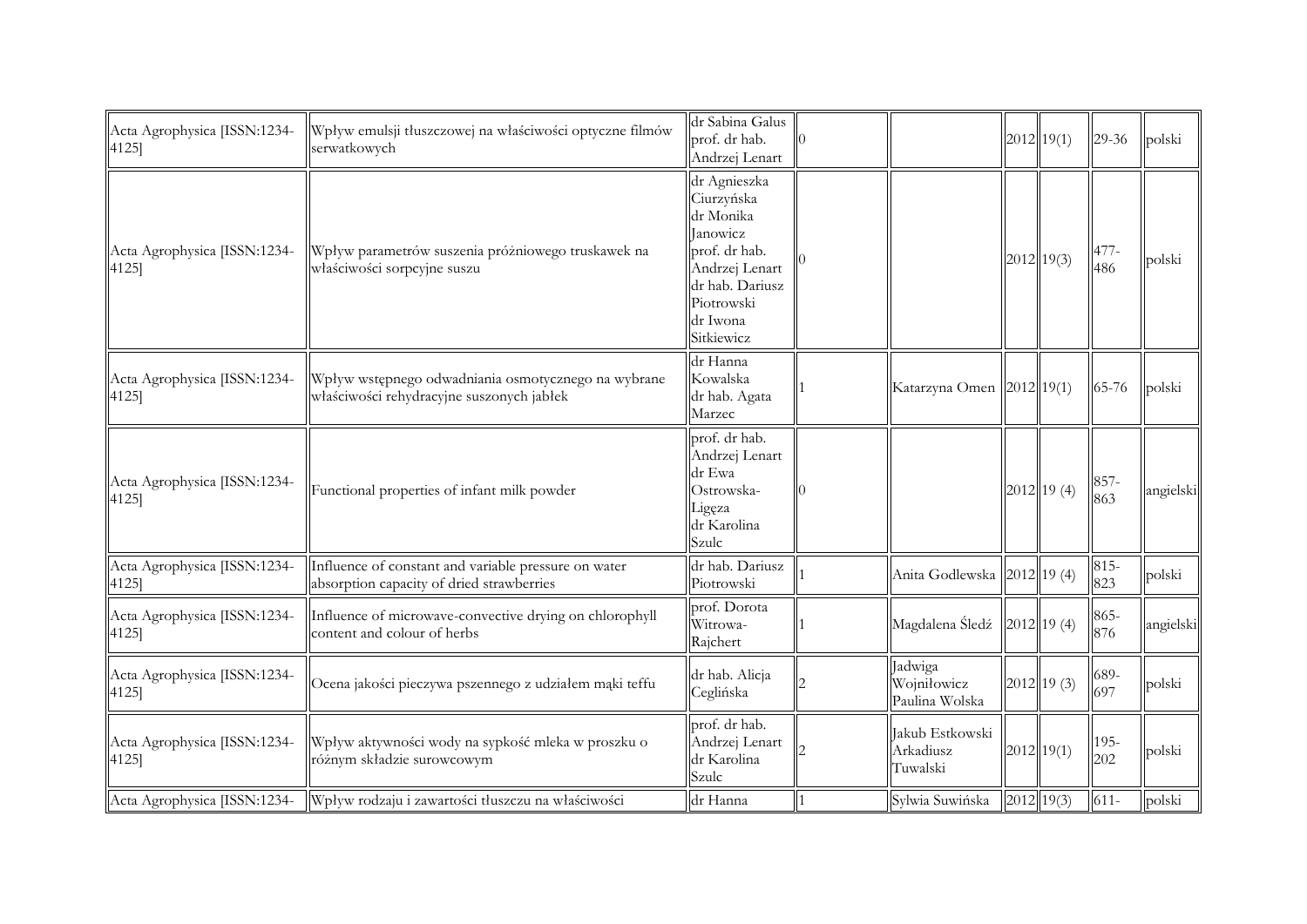| 4125]                                                                                    | akustyczne ciastek kruchych                                                                                                                  | Kowalska<br>dr hab. Agata<br>Marzec                              |                                                                                                   |         |              | 620            |           |
|------------------------------------------------------------------------------------------|----------------------------------------------------------------------------------------------------------------------------------------------|------------------------------------------------------------------|---------------------------------------------------------------------------------------------------|---------|--------------|----------------|-----------|
| Acta Agrophysica [ISSN:1234-<br>4125]                                                    | Wpływ temperatury na właściwości sorpcyjne suszu jabłek                                                                                      | dr hab.<br>Zbigniew<br>Pałacha                                   | Katarzyna<br>Kędzierska                                                                           |         | 2012 19(3)   | 575-<br>586    | polski    |
| Acta Agrophysica [ISSN:1234-<br>4125]                                                    | Wykorzystanie mączki jęczmiennej w piekarstwie                                                                                               | dr hab. Grażyna<br>Cacak-Pietrzak<br>dr hab. Alicja<br>Ceglińska | Agnieszka<br>Wilamowska<br>Paulina Wolska                                                         |         | 2012 19(1)   | 19-27          | polski    |
| Annals of Warsaw University of<br>Life Sciences- SGGW Animal<br>Science [ISSN:1898-8830] | Effect of genetic stock on production results and growth rate $\ \text{dr} \text{ Dorota}\ $<br>of chickens                                  | Pietrzak                                                         | Monika<br>Łukasiewicz<br>dr Monika<br>Michalczuk<br>prof. dr hab. Jan<br>Niemiec<br>Ewelina Walas | 2012 51 |              | 81-88          | angielski |
| Bromatologia i Chemia<br>Toksykologiczna [ISSN:0365-<br>9445]                            | Analiza zachowań nabywczych konsumentów płatków<br>śniadaniowych oraz deklaracji żywieniowych zamieszczonych<br>na etykietach tych produktów | dr Katarzyna<br>Ratusz<br>dr Magdalena<br>Wirkowska              |                                                                                                   |         | $2012$ 45(3) | 790-<br>796    | polski    |
| Bromatologia i Chemia<br>Toksykologiczna [ISSN:0365-<br>9445]                            | Ocena występowania konserwantów w żywności na rynku<br>warszawskim                                                                           | dr Magdalena<br>Maszewska<br>dr Katarzyna<br>Ratusz              |                                                                                                   |         | 2012 45(3)   | 917-<br>922    | polski    |
| Bromatologia i Chemia<br>Toksykologiczna [ISSN:0365-<br>9445]                            | Parametry fizykochemiczne jednosmakowych deserów<br>owocowych dla dzieci i niemowląt                                                         | dr Jolanta<br>Kowalska<br>dr Ewa<br>Majewska                     | Marta Marcińska                                                                                   |         | $2012$ 45(3) | $645 -$<br>650 | polski    |
| Bromatologia i Chemia<br>Toksykologiczna [ISSN:0365-<br>9445]                            | Porównanie działania przeciwdrobnoustrojowego olejków<br>eterycznych manuka (Leptospermum scoparium) i kanuka<br>(kunzea ericoides)          | Ewa Adamska<br>prof. dr hab.<br>Małgorzata<br>Gniewosz           | Ewa Adamska<br>Agata Stobnicka                                                                    |         | 2012 45(3)   | 639-<br>644    | polski    |
| Bromatologia i Chemia<br>Toksykologiczna [ISSN:0365-<br>9445]                            | Próby oceny jakości mikrobiologicznej rynkowych olejów<br>tłoczonych na zimno                                                                | dr hab.<br>Stanisław<br>Błażejak<br>dr Edyta                     |                                                                                                   |         | 2012 45(3)   | 874-<br>880    | polski    |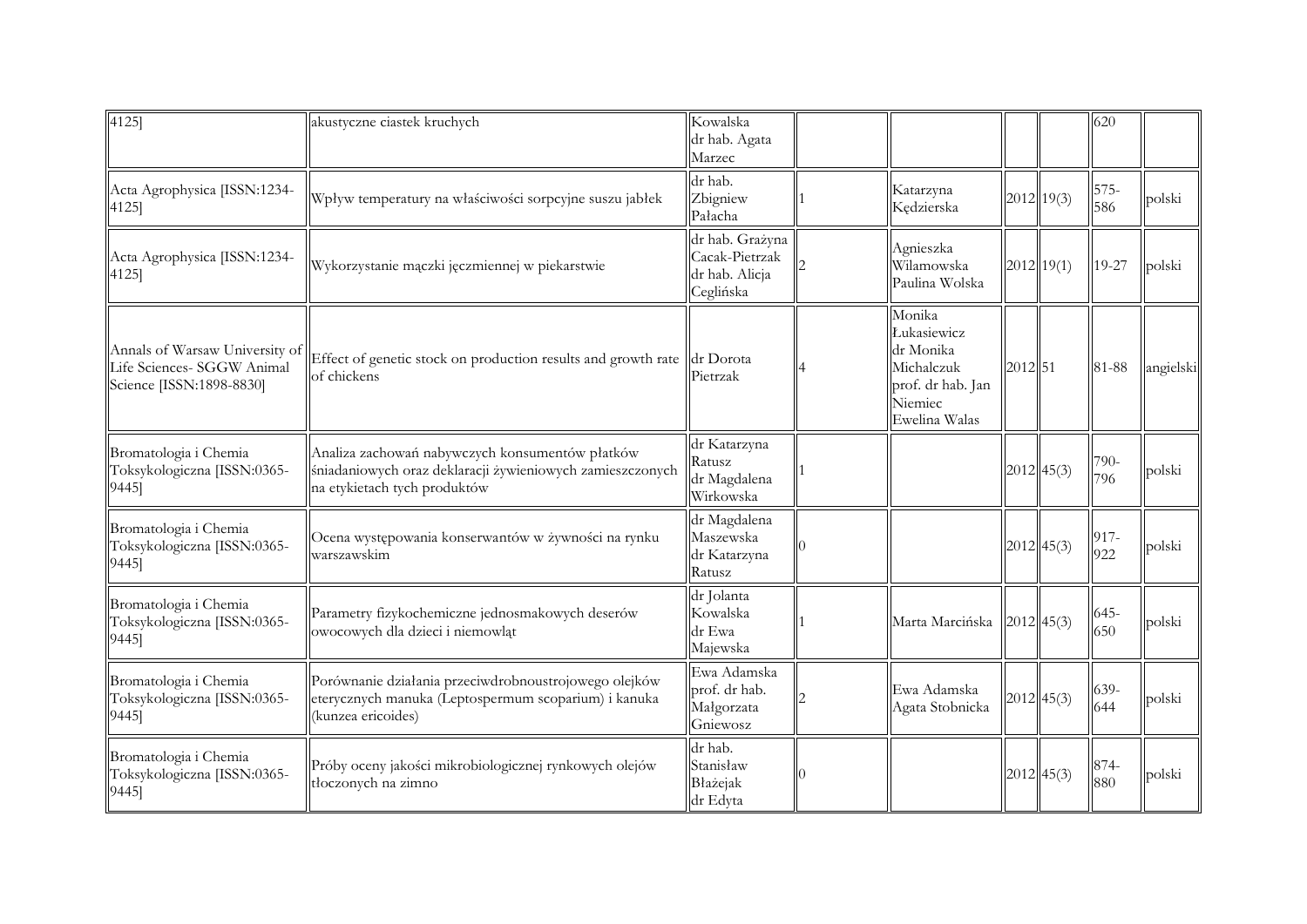|                                                               |                                                                                                                                         | Lipińska<br>dr Małgorzata<br>Wroniak                                                              |                                          |               |             |        |
|---------------------------------------------------------------|-----------------------------------------------------------------------------------------------------------------------------------------|---------------------------------------------------------------------------------------------------|------------------------------------------|---------------|-------------|--------|
| Bromatologia i Chemia<br>Toksykologiczna [ISSN:0365-<br>9445] | Badanie zawartości polifenoli i aktywności przeciwutleniającej<br>ekstraktów z roślin przyprawowych podczas ich<br>przechowywania       | dr Mariola<br>Kozłowska                                                                           | dr Iwona Ścibisz                         | $2012$ 45(3)  | 358-<br>363 | polski |
| Bromatologia i Chemia<br>Toksykologiczna [ISSN:0365-<br>9445] | Strawność skrobi i skład chemiczny nasion bobu (Vicia faba)<br>poddanych obróbce termicznej                                             | dr Beata<br>Drużyńska<br>dr Małgorzata<br>Piecyk<br>dr Rafał<br>Wołosiak<br>dr Elwira<br>Worobiei |                                          | $2012$ 45(3)  | 414-<br>420 | polski |
| Bromatologia i Chemia<br>Toksykologiczna [ISSN:0365-<br>9445] | Charakterystyka lipidów strukturyzowanych otrzymanych na<br>drodze przeestryfikowania tłuszczu mlecznego i koncentratu<br>bleju rybiego | dr Joanna Bryś<br>dr Agata Górska<br>dr Ewa<br>Ostrowska-<br>Ligęza<br>dr Magdalena<br>Wirkowska  | Katarzyna<br>Żubrżycka                   | 2012 45 (30)  | 477-<br>481 | polski |
| Bromatologia i Chemia<br>Toksykologiczna [ISSN:0365-<br>9445] | Wiązanie selenu przez drożdże paszowe Candida utilis ATCC<br>9950                                                                       | dr hab.<br>Stanisław<br>Błażejak                                                                  | Renata<br>Jędrzejczak<br>Marek Kieliszek | $2012$ 45(3)  | 628-<br>633 | polski |
| Bromatologia i Chemia<br>Toksykologiczna [ISSN:0365-<br>9445] | Właściwości przeciwpleśniowe supernatantów z hodowli<br>bakterii fermentacji mlekowej                                                   | dr Edyta<br>Lipińska<br>dr Joanna<br>Roman                                                        |                                          | $2012$ 45(3)  | 739-<br>742 | polski |
| Bromatologia i Chemia<br>Toksykologiczna [ISSN:0365-<br>9445] | Wpływ pH na zdolność wiązania cholekalcyferolu przez ß-<br>laktoglobulinę                                                               | dr Joanna Bryś<br>dr Agata Górska<br>dr Ewa<br>Ostrowska-<br>Ligęza<br>dr Magdalena<br>Wirkowska  |                                          | $2012$ 45 (3) | 461-<br>465 | polski |
| Bromatologia i Chemia<br>Toksykologiczna [ISSN:0365-          | Wpływ procesu suszenia na właściwości rekonstytucyjne<br>kompleksów ß-laktoglobuliny z cholekalcyferolem                                | $\overline{\text{dr}}$ Agata Górska $\big\ _0$<br>dr Karolina                                     |                                          | $2012$ 45(3)  | 797-<br>802 | polski |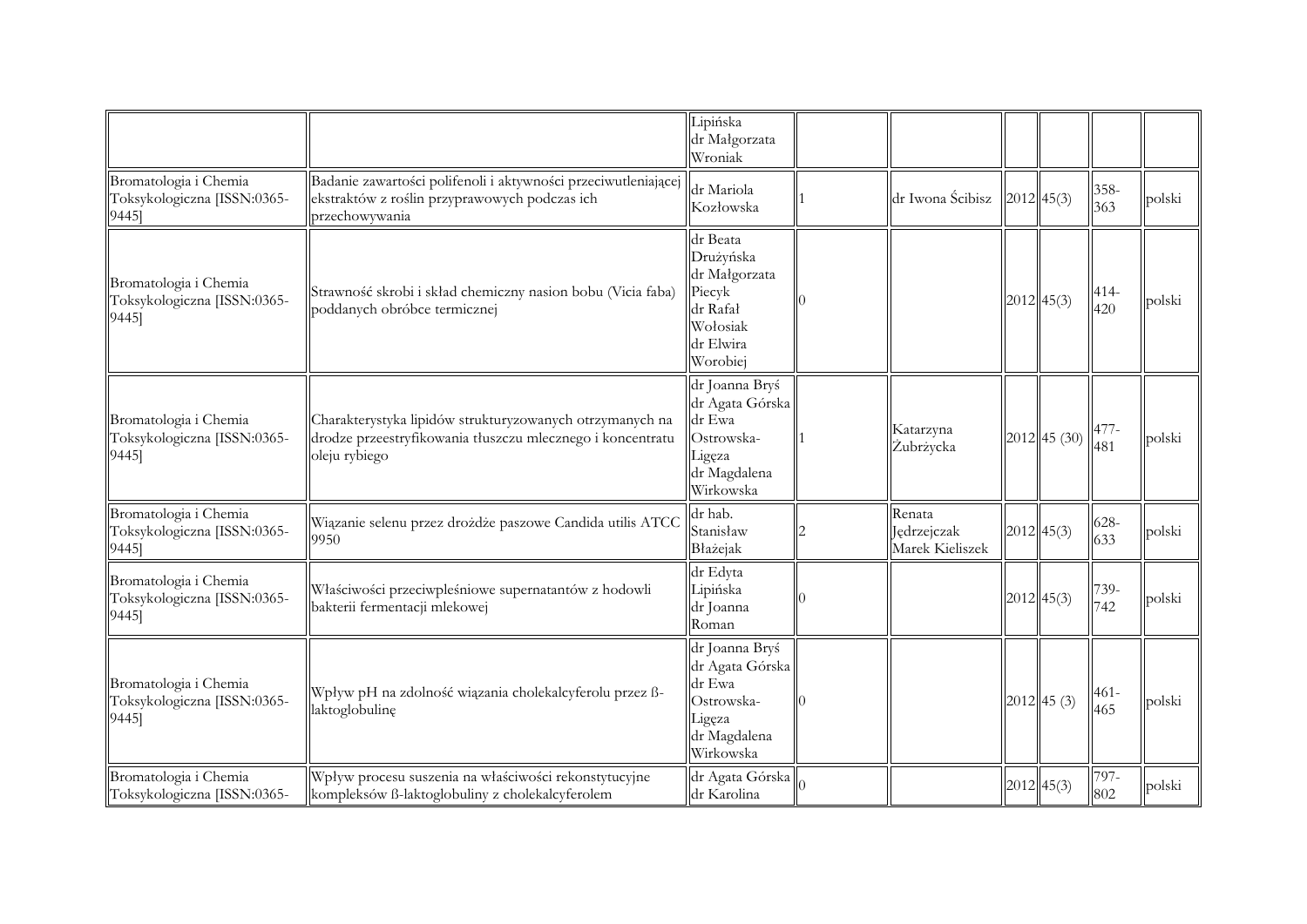| $\overline{9}445$ ]                                           |                                                                                                   | Szulc                                                                                            |                        |              |               |        |
|---------------------------------------------------------------|---------------------------------------------------------------------------------------------------|--------------------------------------------------------------------------------------------------|------------------------|--------------|---------------|--------|
| Bromatologia i Chemia<br>Toksykologiczna [ISSN:0365-<br>9445] | Możliwośći wyeliminowania dodatku żółtka jaja kurzego z<br>wyrobów kruchych                       | dr Katarzyna<br>Marciniak-<br>Łukasiak<br>dr Anna<br>Żbikowska                                   | Małgorzata<br>Kowalska | $2012$ 45(3) | 265-<br>270   | polski |
| Bromatologia i Chemia<br>Toksykologiczna [ISSN:0365-<br>9445] | Ocena towaroznawcza syropów malinowych                                                            | dr Beata<br>Drużyńska                                                                            | Klaudia Plewka         | 2012 45(3)   | 634-<br>638   | polski |
| Bromatologia i Chemia<br>Toksykologiczna [ISSN:0365-<br>9445] | Ocena wiedzy rodziców w zakresie obecności prebiotyków i<br>probiotyków w mleku modyfikowanym     | dr Małgorzata<br>Piecyk                                                                          | Katarzyna<br>Bielecka  | $2012$ 45(1) | $26 - 32$     | polski |
| Bromatologia i Chemia<br>Toksykologiczna [ISSN:0365-<br>9445] | Wpływ dodatku białek sojowych oraz amarantusa na jakość<br>batonów zbożowych                      | dr Katarzyna<br>Marciniak-<br>Łukasiak<br>dr Anna<br>Żbikowska                                   | Oliwia Lisiecka        | $2012$ 45(3) | 1128-<br>1134 | polski |
| Bromatologia i Chemia<br>Toksykologiczna [ISSN:0365-<br>9445] | Wpływ składu kompleksów ß-laktoglobuliny z witaminą D3<br>na przebieg krzywych DSC                | dr Joanna Bryś<br>dr Agata Górska<br>dr Ewa<br>Ostrowska-<br>Ligęza<br>dr Magdalena<br>Wirkowska |                        | 2012 45(3)   | 749-<br>753   | polski |
| Bromatologia i Chemia<br>Toksykologiczna [ISSN:0365-<br>9445] | Wpływ suplementacji podłoża hodowlanego biotyną na jej<br>zawartość w biomasie komórkowej drożdży | dr Elżbieta Hać-<br>Szymańczuk<br>dr Edyta<br>Lipińska<br>dr Joanna<br>Roman                     |                        | 2012 45(3)   | 472-<br>476   | polski |
| Bromatologia i Chemia<br>Toksykologiczna [ISSN:0365-<br>9445] | Wzbogacanie tłuszczu mlecznego w kwasy n-3 na drodze<br>przeestryfikowania enzymatycznego         | dr Joanna Bryś<br>dr Agata Górska<br>dr Ewa<br>Ostrowska-<br>Ligęza<br>dr Magdalena<br>Wirkowska | Katarzyna<br>Żubrżycka | 2012 45(3)   | 699-<br>704   | polski |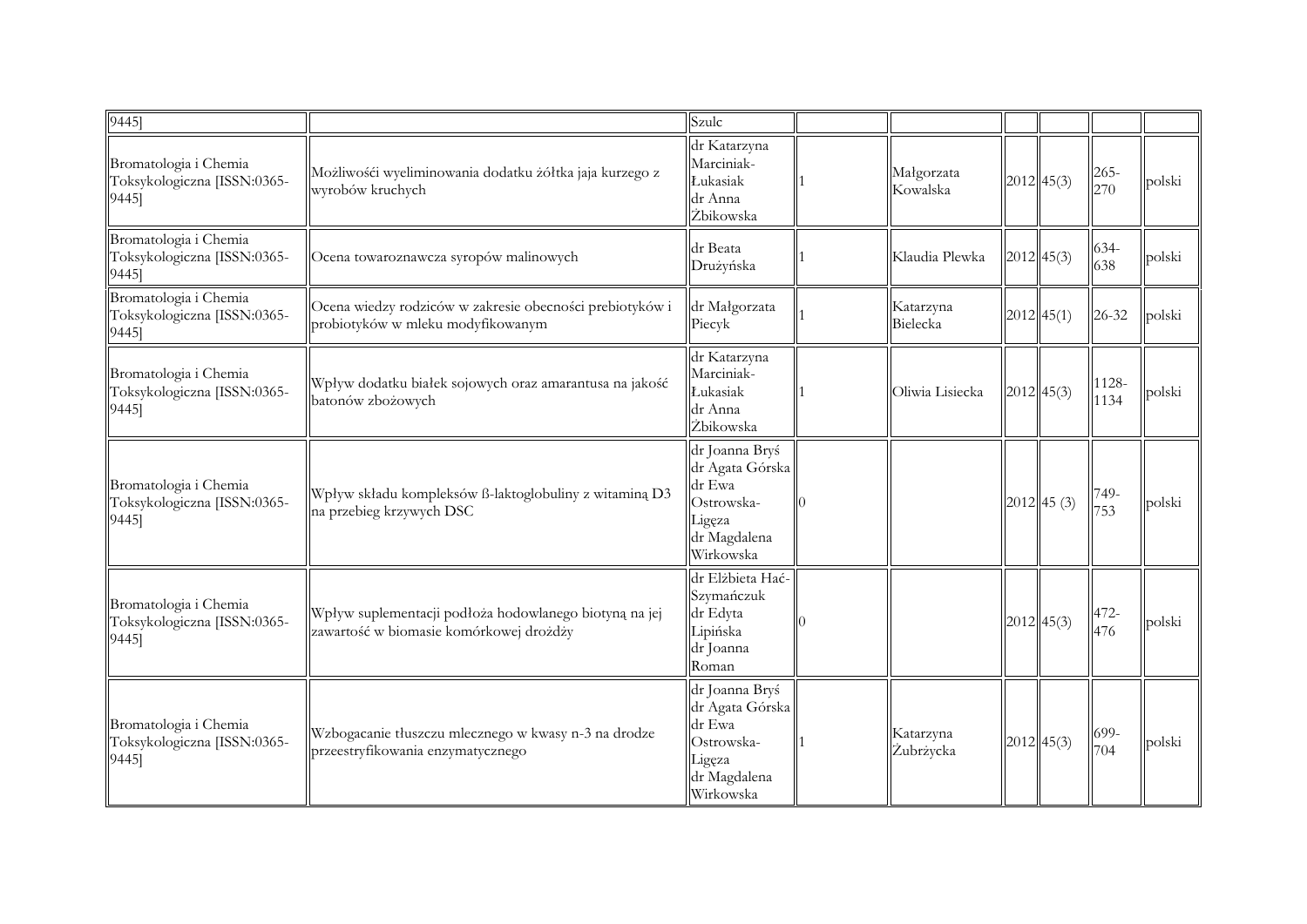| Bromatologia i Chemia<br>Toksykologiczna [ISSN:0365-<br>9445]                                                         | Zastosowanie spektroskopii FT-IR do identyfikacji<br>wybranych napojów spirytusowych                                    | dr hab. Piotr<br>Koczoń                                           | Sujka Katarzyna<br>Reder Magdalena                                                                                                                              |           | $2012$ XLV   | 383-<br>389    | polski    |
|-----------------------------------------------------------------------------------------------------------------------|-------------------------------------------------------------------------------------------------------------------------|-------------------------------------------------------------------|-----------------------------------------------------------------------------------------------------------------------------------------------------------------|-----------|--------------|----------------|-----------|
| Bromatologia i Chemia<br>Toksykologiczna [ISSN:0365-<br>9445]                                                         | Zawartość wielopierścieniowych węglowodorów<br>aromatycznych w produktach mięsnych wędzonych<br>oznaczona metodą GC-MS  | dr Marta<br>Ciecierska<br>prof.<br>Mieczysław<br>Obiedziński      |                                                                                                                                                                 |           | $2012$ 45(3) | $402 -$<br>407 | polski    |
| Journal of Research and<br>Applications in Agricultural<br>Engineering [ISSN:1642-686X]                               | Zastosowanie komputerowej analizy obrazu do oceny<br>wpływu parametrów spieniania purée jabłkowego na jego<br>strukture | dr Ewa<br>Jakubczyk                                               | A Bieńczak                                                                                                                                                      |           | $2012$ 57(1) | $13 - 17$      | polski    |
| KOSMOS [ISSN:0023-4249]                                                                                               | Składniki biologicznie czynne w suszonych ziołach - czy<br>ciągle aktywne?                                              | prof. Dorota<br>Witrowa-<br>Rajchert                              | Magdalena Śledź                                                                                                                                                 |           | 2012 61(2)   | 319-<br>329    | polski    |
| Nauki Inżynierskie i<br>Technologie. Prace Naukowe<br>Uniwersytetu Ekonomicznego<br>we Wrocławiu [ISSN:2080-<br>5985] | Aspekty techniczno-technologiczne suszenia miodu                                                                        | dr Katarzyna<br>Samborska<br>prof. Dorota<br>Witrowa-<br>Rajchert | Aleksandra<br>Jedlińska                                                                                                                                         | $2012$  2 |              | 35-43          | polski    |
| OPAKOWANIE [ISSN:0030-<br>3348]                                                                                       | Badania sensoryczne materiałów i wyrobów przeznaczonych<br>do kontaktu z żywnością                                      | dr Małgorzata<br>Nowacka                                          | Dominika<br>Niemczuk                                                                                                                                            | 2012 10   |              | $61 - 64$      | polski    |
| OPAKOWANIE [ISSN:0030-<br>3348]                                                                                       | Nowoczesne materiały i wyroby przeznaczone do kontaktu z<br>żywnością oraz ich wpływ na bezpieczeństwo żywności         | dr Małgorzata<br>Nowacka                                          | Dominika<br>Niemczuk                                                                                                                                            | 2012 6    |              | 64-69          | polski    |
| Polish Journal of Food and<br>Nutrition Sciences [ISSN:1230-<br>0322]                                                 | Antioxidant properties, acrylamide content and sensory<br>quality of ginger cakes with different formulations           | dr hab. Alicja<br>Ceglińska                                       | Ryszard<br>Amarowicz<br>Zuzana Ciesarova<br>Kristina<br>Kukurova<br>Małgorzata<br>Przygudzka<br>Agnieszka<br>Troszyńska<br>Danuta Zielińska<br>Henryk Zieliński |           | 2012 62(1)   | $41 - 50$      | angielski |
| Polish Journal of Food and<br>Nutrition Sciences [ISSN:1230-<br>0322]                                                 | Substances with antibacterial activity in edible films - a review                                                       | prof. dr hab.<br>Małgorzata<br>Gniewosz                           | Karolina<br>Kraśniewska                                                                                                                                         |           | 2012 62(4)   | 199-<br>206    | angielski |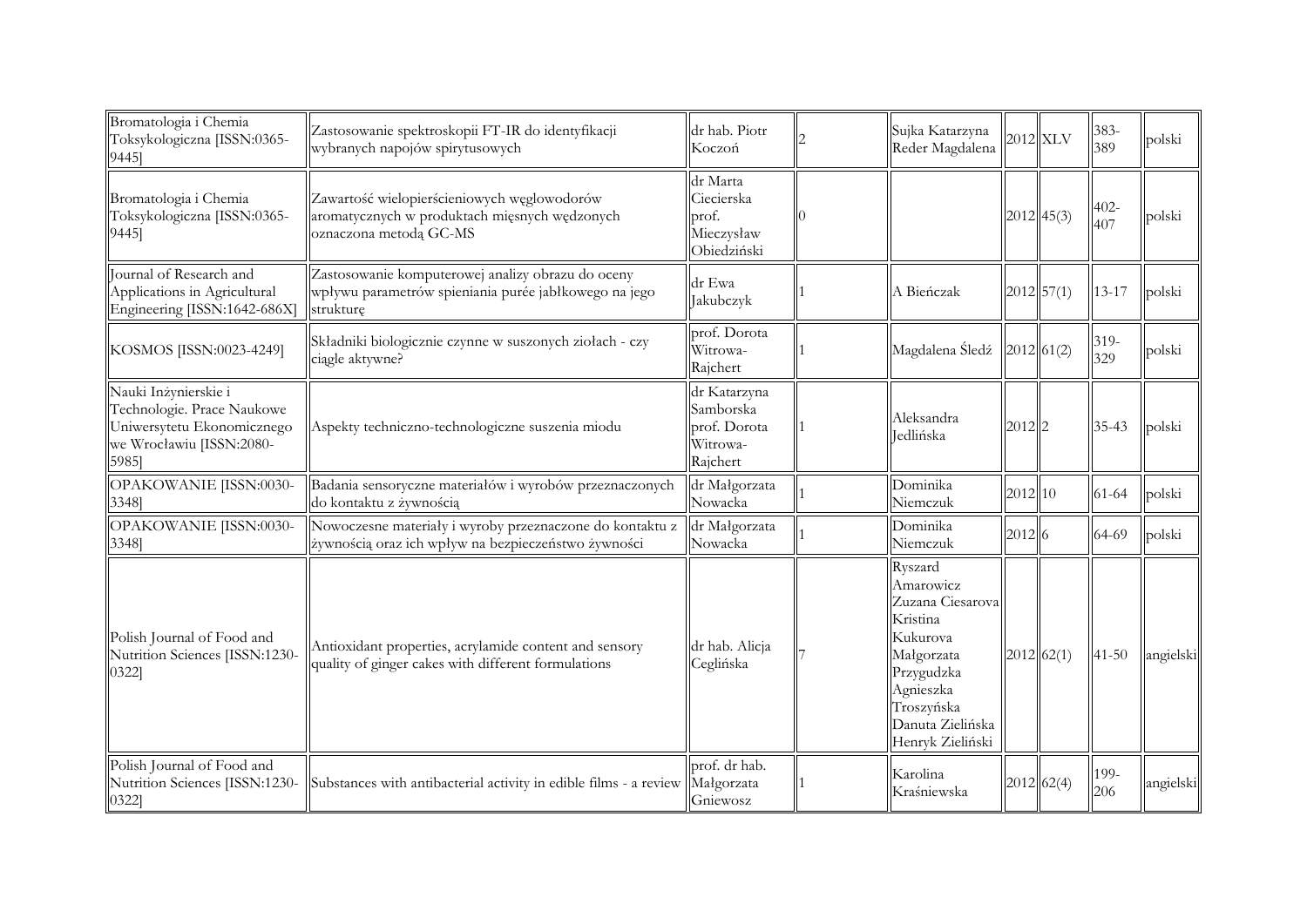| Postępy Fitoterapii [ISSN:1509-<br>8699]                                                                                                    | Kolendra - skład i zastosowanie                                                                                                      | dr Mariola<br>Kozłowska<br>dr hab.<br>Małgorzata<br>Ziarno                                        |                                   | $2012$  2 |                    | 108-<br>112 | polski |
|---------------------------------------------------------------------------------------------------------------------------------------------|--------------------------------------------------------------------------------------------------------------------------------------|---------------------------------------------------------------------------------------------------|-----------------------------------|-----------|--------------------|-------------|--------|
| Postępy Nauki i Techniki<br>[ISSN:2080-4075]                                                                                                | System proteolityczny bakterii kwasu mlekowego                                                                                       | dr hab. Antoni<br>Pluta                                                                           | Monika<br>Garbowska               |           | 2012 67(4)         | 75-90       | polski |
| Postępy Techniki Przetwórstwa<br>Spożywczego [ISSN:0867-<br>793X                                                                            | Porównanie jakości chleba żytniego otrzymanego w wyniku<br>spontanicznej fermentacji ciasta i z zastosowaniem kultur<br>starterowych | dr hab. Alicja<br>Ceglińska                                                                       | Anna Ostasiewicz 2012 22          |           |                    | 18-23       | polski |
| Postępy Techniki Przetwórstwa<br>Spożywczego [ISSN:0867-<br>793X <sub>1</sub>                                                               | Skrobia jako składnik powłok jadalnych                                                                                               | prof. dr hab.<br>Andrzej Lenart                                                                   | Ewelina Basiak                    |           | $2012$ $22(2)$     | 84-88       | polski |
| Postępy Techniki Przetwórstwa<br>Spożywczego [ISSN:0867-<br>793X]                                                                           | Charakterystyka i porównanie wybranych parametrów<br>tłuszczu mleka modyfikowanego początkowego i tłuszczu<br>mleka kobiecego        | Andrzej Bryś<br>dr Joanna Bryś<br>Katarzyna Gajda<br>dr Agata Górska<br>dr Magdalena<br>Wirkowska | Andrzej Bryś<br>Katarzyna Gajda   |           | $2012$ $22(1)$     | $13 - 17$   | polski |
| Postępy Techniki Przetwórstwa<br>Spożywczego [ISSN:0867-<br>793X <sub>1</sub>                                                               | Wpływ dodatku skrobi na jakość smażonych makaronów<br>instant                                                                        | dr Katarzyna<br>Marciniak-<br>Łukasiak<br>dr Anna<br>Żbikowska                                    | Monika<br>Marcinkowska-<br>Lesiak |           | $2012$ $22(2)$     | $25 - 29$   | polski |
| Postępy Techniki Przetwórstwa<br>Spożywczego [ISSN:0867-<br>793X]                                                                           | Wpływ temperatury zamrażania na zmiany gęstości<br>wybranych gatunków mięsa                                                          | dr hab.<br>Zbigniew<br>Pałacha                                                                    | Joanna Ciołek                     |           | $2012$ 22(2)       | $41 - 45$   | polski |
| Postępy Techniki Przetwórstwa<br>Spożywczego [ISSN:0867-<br>793X                                                                            | Możliwości ograniczania ilości izomerów trans w procesie<br>uwodornienia                                                             | dr Anna<br>Żbikowska                                                                              | Małgorzata<br>Kowalska            |           | $2012$ 22(1)       | 78-82       | polski |
| <b>PRZEMYSŁ</b><br><b>FERMENTACYJNY I</b><br>OWOCOWO-WARZYWNY.<br>FERMENTATION, FRUITS<br><b>AND VEGETABLE</b><br>INDUSTRY [ISSN:0137-2645] | TTM Polska 2012 - poszukiwanie dróg do wdrażania<br>innowacji i technologii                                                          | dr hab. Dariusz<br>Piotrowski                                                                     |                                   |           | 2012 56(7/8) 68-69 |             | polski |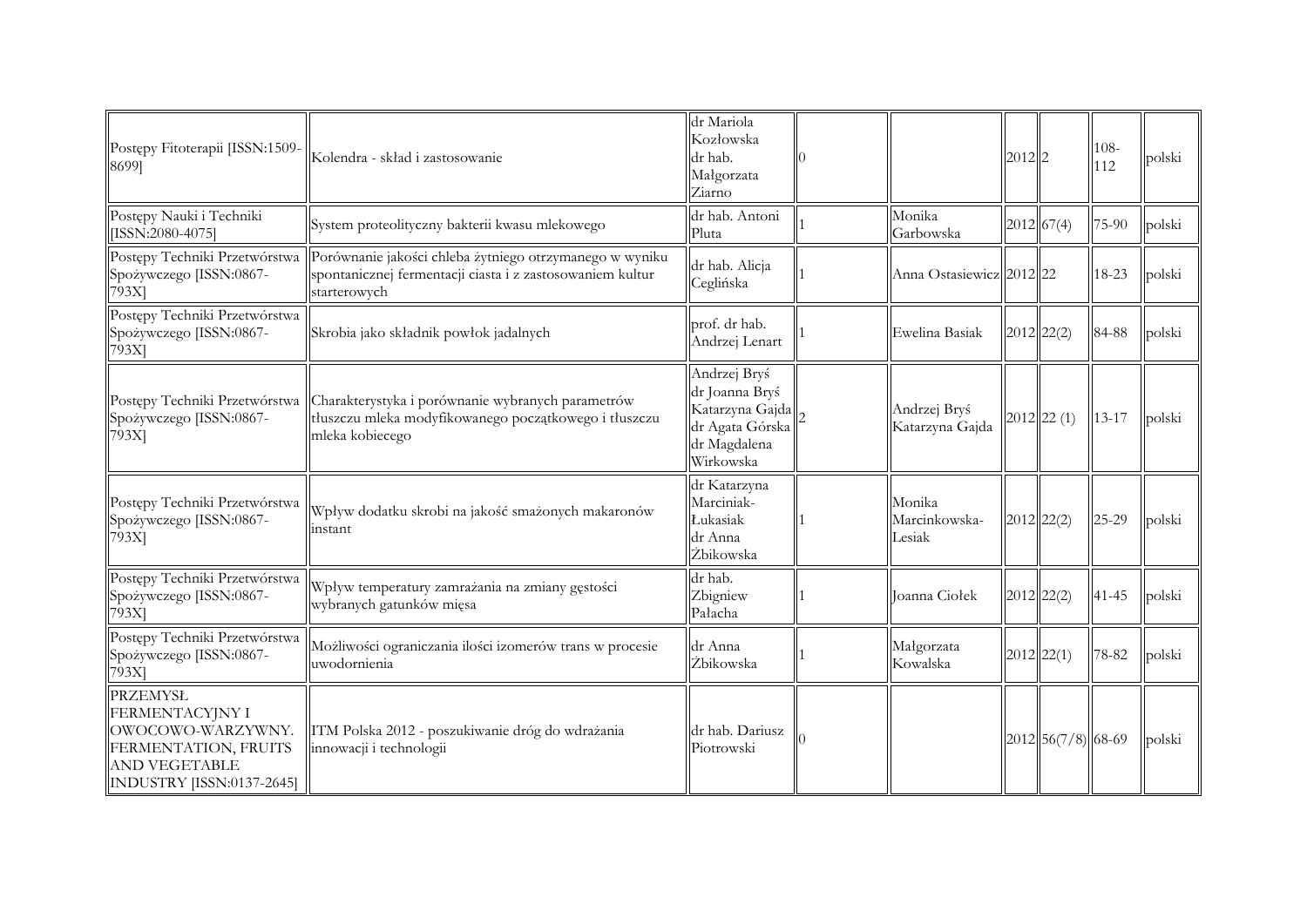| PRZEMYSŁ<br>FERMENTACYJNY I<br>OWOCOWO-WARZYWNY.<br>FERMENTATION, FRUITS<br><b>AND VEGETABLE</b><br>INDUSTRY [ISSN:0137-2645]        | Powłoki jadalne do minimalnie przetworzonych owoców i<br>warzyw                        | dr Sabina Galus                                                                         |                         | $2012$ 56(4)    | 28-29     | polski |
|--------------------------------------------------------------------------------------------------------------------------------------|----------------------------------------------------------------------------------------|-----------------------------------------------------------------------------------------|-------------------------|-----------------|-----------|--------|
| <b>PRZEMYSŁ</b><br>FERMENTACYJNY I<br>OWOCOWO-WARZYWNY.<br>FERMENTATION, FRUITS<br><b>AND VEGETABLE</b><br>INDUSTRY [ISSN:0137-2645] | Przyszłość przekąsek owocowych i warzywnych                                            | dr Monika<br><b>Janowicz</b><br>dr Hanna<br>Kowalska<br>prof. dr hab.<br>Andrzej Lenart |                         | $2012$ 56(2)    | $9 - 11$  | polski |
| Przemysł Spożywczy<br>[ISSN:0033-250X]                                                                                               | Aktywność wody produktów mlecznych. Cz. 2                                              | dr Anna<br>Berthold-Pluta<br>Michał<br>Olkowski<br>dr hab. Antoni<br>Pluta              | Jolanta Wiska           | 2012 66(3)      | $31 - 34$ | polski |
| Przemysł Spożywczy<br>[ISSN:0033-250X]                                                                                               | Aktywność wody produktów mlecznych. Cz.1                                               | dr Anna<br>Berthold-Pluta<br>Michał<br>Olkowski<br>dr hab. Antoni<br>Pluta              | Jolanta Wiska           | 2012 66(4)      | $12 - 17$ | polski |
| Przemysł Spożywczy<br>[ISSN:0033-250X]                                                                                               | Orzechy - charakterystyka technologiczna                                               | prof. Krzysztof<br>Krygier                                                              | Hanna<br>Ciemniewska    | $ 2012 $ 66(12) | 26-29     | polski |
| Przemysł Spożywczy<br>[ISSN:0033-250X]                                                                                               | Pulsacyjne pole elektryczne (PEF) - zastosowanie w produkcji<br>żywności projektowanej | prof. Dorota<br>Witrowa-<br>Rajchert                                                    |                         | 2012 66(7)      | 32-34     | polski |
| Przemysł Spożywczy<br>[ISSN:0033-250X]                                                                                               | Rabarbar - ciekawy surowiec dla przemysłu                                              | Elżbieta<br>Łysoniewska<br>dr hab. Marta<br>Mitek                                       | Elżbieta<br>Łysoniewska | 2012 66(7)      | 44-47     | polski |
| Przemysł Spożywczy<br>[ISSN:0033-250X]                                                                                               | Co nowego na rynku soków, nektarów i napojów?                                          | dr Andrzej<br>Gasik<br>dr hab. Marta<br>Mitek                                           |                         | 2012 66(6)      | 18-24     | polski |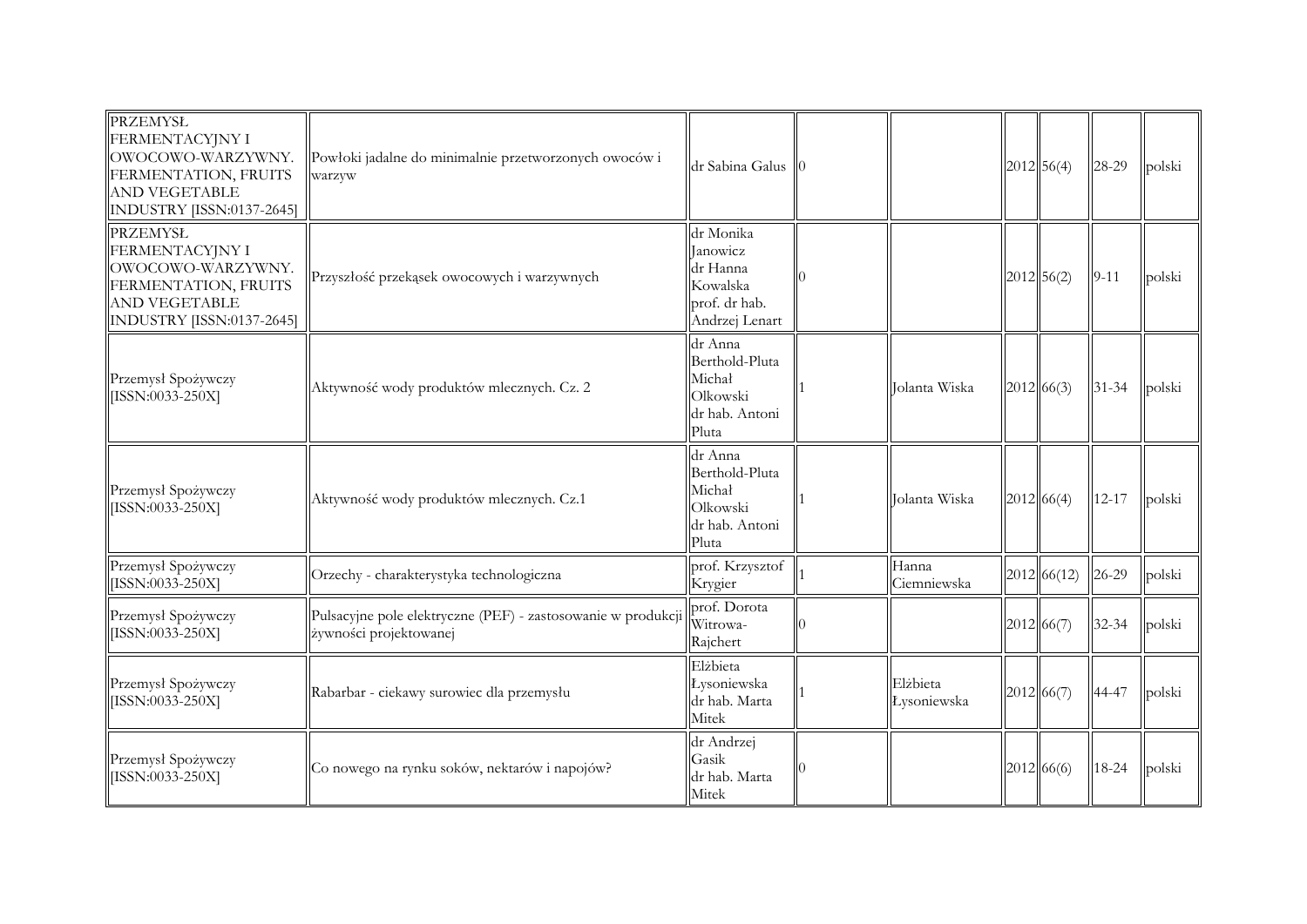| Przemysł Spożywczy<br>[ISSN:0033-250X]                                                          | Ultradźwięki w produkcji żywności projektowanej                                               | prof. Dorota<br>Witrowa-<br>Rajchert                             |                       | 2012   66(11) | $41 - 43$      | polski |
|-------------------------------------------------------------------------------------------------|-----------------------------------------------------------------------------------------------|------------------------------------------------------------------|-----------------------|---------------|----------------|--------|
| Przemysł Spożywczy<br>[ISSN:0033-250X]                                                          | Emulgowanie w przemyśle spożywczym                                                            | dr hab. Elżbieta<br>Dłużewska<br>dr Magdalena<br>Maszewska       |                       | 2012 66(5)    | 18-22          | polski |
| Przemysł Spożywczy<br>[ISSN:0033-250X]                                                          | Filmy i powłoki skrobiowe do żywności                                                         | dr Sabina Galus<br>prof. dr hab.<br>Andrzej Lenart               | Ewelina Basiak        | 2012 66(5)    | 28-30          | polski |
| Przemysł Spożywczy<br>[ISSN:0033-250X]                                                          | Kosmiczna żywność - kosmiczny problem                                                         | dr Anna<br>Florowska<br>dr Tomasz<br>Florowski                   |                       | 2012 66(12)   | $36 - 38$      | polski |
| Przemysł Spożywczy<br>[ISSN:0033-250X]                                                          | Suszenie mikrofalowe żywności                                                                 | dr Małgorzata<br>Nowacka<br>prof. Dorota<br>Witrowa-<br>Rajchert |                       | 2012 66(1)    | 235-38 polski  |        |
| Przemysł Spożywczy<br>[ISSN:0033-250X]                                                          | Techniki pomiaru poziomu wypełnienia zbiorników                                               | dr Dorota<br>Nowak                                               | Marcin Iwaniuk        | 2012 66(6)    | 32-34          | polski |
| Przemysł Spożywczy<br>[ISSN:0033-250X]                                                          | Transport wewnętrzny w przemyśle spożywczym                                                   |                                                                  | Radosław<br>Sutkowski | 2012 66(8/9)  | 84, 86-<br>89  | polski |
| Przemysł Spożywczy<br>[ISSN:0033-250X]                                                          | Transport zewnętrzny w przemyśle spożywczym                                                   |                                                                  | Radosław<br>Sutkowski | 2012 66(7)    | 38-40          | polski |
| Przemysł Spożywczy<br>[ISSN:0033-250X]                                                          | Żywność, zdrowie i pieniądze                                                                  | prof. Krzysztof<br>Krygier                                       |                       | 2012 66(1)    | $24 - 26$      | polski |
| Roczniki Naukowe<br>Stowarzyszenia Ekonomistów<br>Rolnictwa i Agrobiznesu<br>$[ISSN:1508-3535]$ | Proekologiczne działania w zakresie zagospodarowania<br>odpadów w przemyśle owocowo-warzywnym | dr Sylwia Łaba                                                   |                       | $2012$ 14(5)  | $133 -$<br>138 | polski |
| Roczniki Naukowe<br>Stowarzyszenia Ekonomistów<br>Rolnictwa i Agrobiznesu<br>[ISSN:1508-3535]   | Wybrane elementy żywnościowego systemu logistycznego                                          |                                                                  | Radosław<br>Sutkowski | $2012$ 14(1)  | $502 -$<br>507 | polski |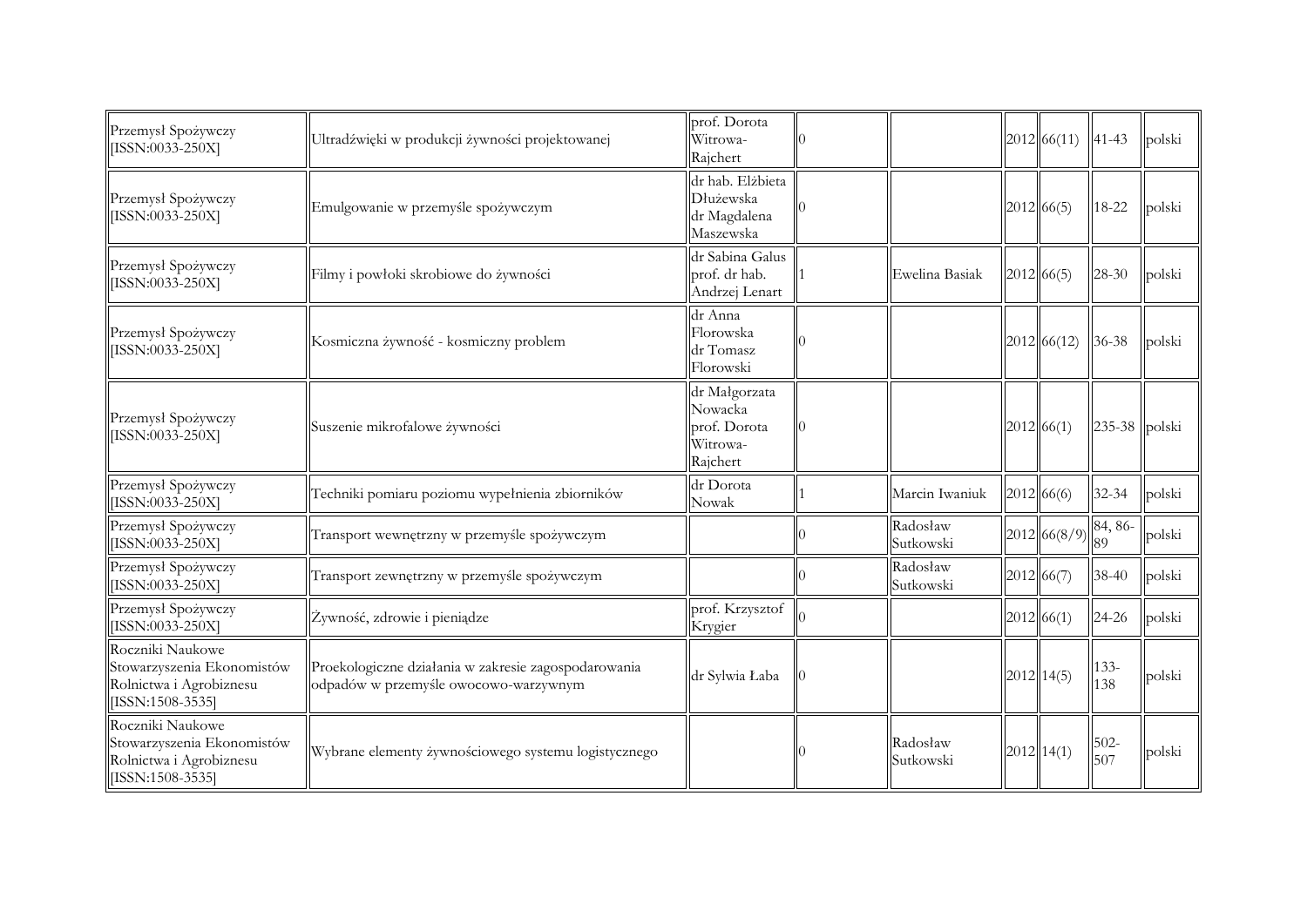b) publikacji w recenzowanych materiałach z konferencji międzynarodowych uwzględnionych w Web of Science (dotyczy grupy nauk ścisłych i inżynierskich oraz nauk o życiu):

| Nazwa czasopisma                       | Tytuł publikacji                                                                                                                                                     | Autorzy z<br>iednostki               | Liczba autorów   Autorzy spoza   <br>$\left\Vert$ spoza jednostki $\right\Vert$ | iednostki                                                                                                      | Rok  | Tom  | <b>Strony</b> | Język     | Numer DOI        |
|----------------------------------------|----------------------------------------------------------------------------------------------------------------------------------------------------------------------|--------------------------------------|---------------------------------------------------------------------------------|----------------------------------------------------------------------------------------------------------------|------|------|---------------|-----------|------------------|
| Conference on optical<br>$16-19, 2012$ | Differentiation of<br>sensing and detection II: microstructures of sugar<br>Brusseles, Belgium april   foams by means of spatially   dr Ewa<br>resolved spectroscopy | dr Ewa<br>Gondek<br><b>Iakubczyk</b> |                                                                                 | Nghia Nguyen<br>R. Watte<br>B. Aernouts<br>E. Verhoelst<br>M. Tsuta<br>P. Verboven<br>B.M. Nicolai<br>W. Saevs | 2012 | 8439 | $1 - 9$       | angielski | 10.1117/12.92228 |

## **Wykazy monografii naukowych oraz rozdziałów w monografiach naukowych**

a) wykaz monografii naukowych w języku polskim:

| Wydawca             | Tytuł monografii                                                                                                                            | Autorzy z<br>jednostki          | Liczba autorów<br>spoza jednostki | Autorzy spoza<br>jednostki | <b>ISBN</b>                    |           | Rok Objętość Język |        |
|---------------------|---------------------------------------------------------------------------------------------------------------------------------------------|---------------------------------|-----------------------------------|----------------------------|--------------------------------|-----------|--------------------|--------|
| Medyk Sp. z o.o.    | Przewodnik po bezpiecznej żywności                                                                                                          | prof. Mieczysław<br>Obiedziński |                                   | Krzysztof<br>Krzystyniak   | 978-83-<br>89745-69- 2012 14   |           |                    | polski |
| Wydawnictwo<br>SGGW | Wpływ wysokociśnieniowej obróbki wstępnej na suszenie<br>konwekcyjne jabłek                                                                 | dr Monika<br><b>Janowicz</b>    |                                   |                            | 978-83-<br>7583-401-           | 2012 8,96 |                    | polski |
| Wydawnictwo<br>SGGW | Przeestryfikowanie enzymatyczne w wytwarzaniu i stabilizacji<br>lipidów strukturyzowanych zero trans do zastosowań<br>wysokotemperaturowych | dr Eliza<br>Gruczyńska          |                                   |                            | 978-83-<br>7583-387-           | 2012 8,05 |                    | polski |
| Wydawnictwo<br>SGGW | Studia nad funkcjonalną rolą izomerów trans kwasów<br>tłuszczowych w wyrobach ciastkarskich kruchych                                        | ldr Anna<br>Żbikowska           |                                   |                            | 978-83-<br>7583-400- 2012 8,82 |           |                    | polski |
| Wydawnictwo<br>SGGW | Studia nad wpływem technologii przygotowania żelu agarowego<br>i metody jego suszenia na właściwości fizyczne otrzymanego<br>suszu          | dr Ewa Jakubczyk   0            |                                   |                            | 978-83-<br>7583-390- 2012 7,56 |           |                    | polski |
| Wydawnictwo         | Studia nad wpływem wysokich ciśnień na wyróżniki jakości                                                                                    | dr Dorota                       |                                   |                            | 978-83-                        | 2012 8,89 |                    | polski |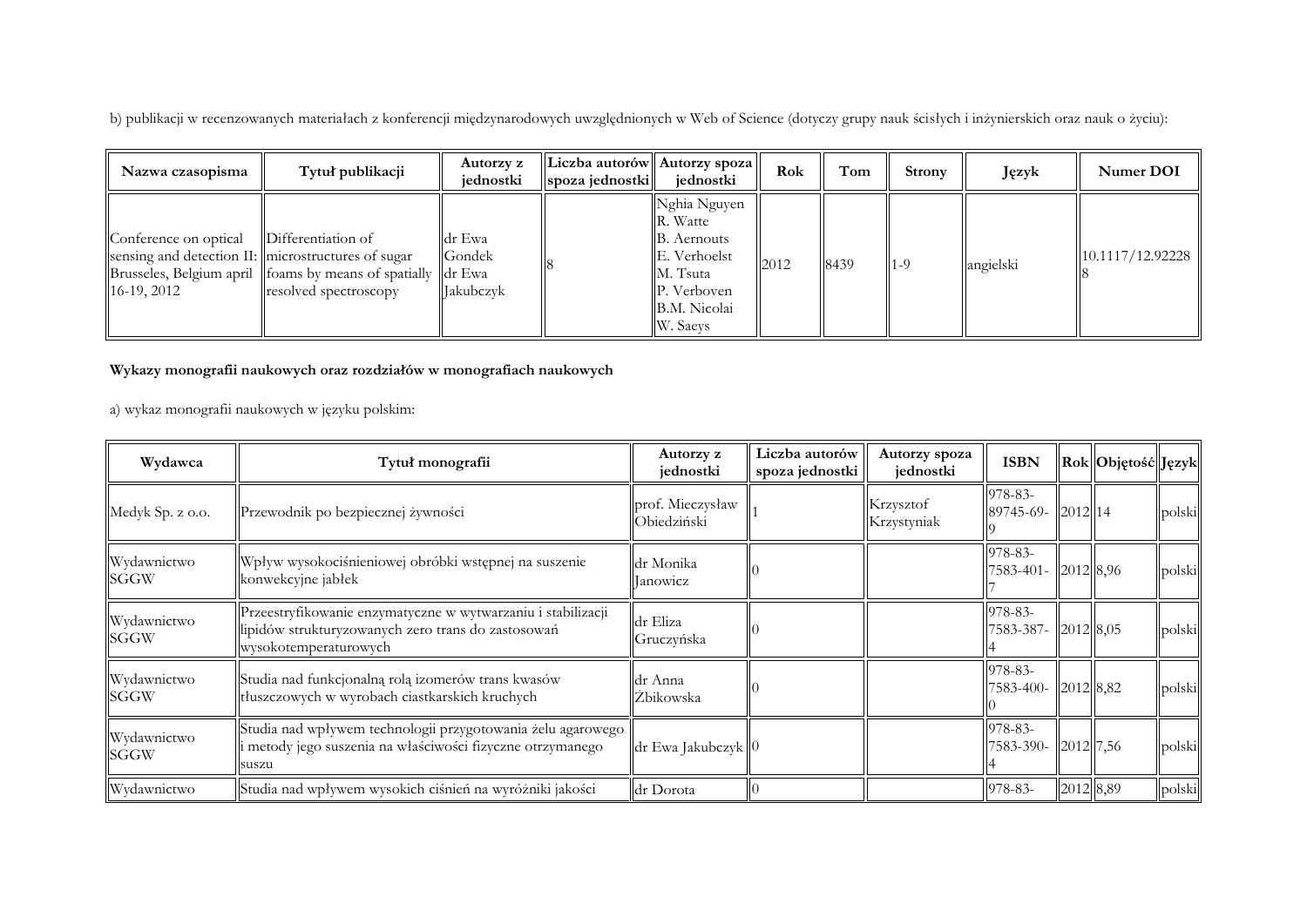| <b>SGGW</b>                         | wybranych przetworów z mięsa wieprzowego i drobiowego                              | Pietrzak                |  | $17583 - 383 - 1$                         |  |        |
|-------------------------------------|------------------------------------------------------------------------------------|-------------------------|--|-------------------------------------------|--|--------|
| Wydawnictwo<br><b>ISGGW</b>         | Właściwości teksturalne ciastek kruchych w aspekcie ich<br>strukturv               | dr hab. Agata<br>Marzec |  | $978 - 83 -$<br>$  7583-358-  2012  7,21$ |  | polski |
| Wydawnictwo<br><b>SGGW Warszawa</b> | Wydajność rzeźna strusi i właściwości technologiczne<br>pozyskiwanego z nich mięsa | dr Lech<br>Adamczak     |  | 978-83-<br>  7583-436-   2012  6.02       |  | polski |

b) wykaz rozdziałów w monografiach naukowych w językach: angielskim, niemieckim, francuskim, hiszpańskim, rosyjskim lub włoskim:

| Wydawca    | Tytuł monografii                                                                                                                          | <b>ISBN</b>               | Redaktorzy | Rok  | Objętość<br>z jednostki   wydania  monografii | Tytuł rozdziału                                                                                   | Autorzy z<br>jednostki                                                                           | Liczba<br>autorów<br>spoza<br>jednostki | Autorzy spoza   Objętość  <br>jednostki |          | Język<br>rodziału rozdziału |
|------------|-------------------------------------------------------------------------------------------------------------------------------------------|---------------------------|------------|------|-----------------------------------------------|---------------------------------------------------------------------------------------------------|--------------------------------------------------------------------------------------------------|-----------------------------------------|-----------------------------------------|----------|-----------------------------|
| CIGR AgEng | Agriculture &<br>Engineering for a<br>Healthier Life.<br>International<br>Conference of<br>Agricultural<br>Engineering,<br>CIGR-AgEng2012 | 978-83-934655-<br>$1 - 4$ |            | 2012 | 50                                            | The effect of<br>extrusion conditions<br>on mechanical<br>properties of<br>wholegrain bread       | dr Ewa<br>Gondek<br>dr Ewa<br>Jakubczyk<br>prof.<br>Dorota<br>Witrowa-<br>Rajchert               |                                         | Aleksandra<br>Antoniuk                  | $_{0,5}$ | angielski                   |
| CIGR AgEng | Agriculture &<br>Engineering for a<br>Healthier Life.<br>International<br>Conference of<br>Agricultural<br>Engineering,<br>CIGR-AgEng2012 | 978-83-934655-<br>$1 - 4$ |            | 2012 | $\overline{50}$                               | The influence of<br>different extrusion<br>parameters on<br>acoustic properties<br>of crisp bread | dr Ewa<br>Gondek<br>dr Ewa<br>Jakubczyk<br>$\vert \vert$ prof.<br>Dorota<br>Witrowa-<br>Rajchert |                                         | Aleksandra<br>Antoniuk                  | $_{0,5}$ | angielski                   |
| CIGR AgEng | Agriculture &<br>Engineering for a<br>Healthier Life.<br>International<br>Conference of                                                   | 978-83-934655-<br>$1 - 4$ |            | 2012 | $\overline{50}$                               | Influence of pulsed<br>electric field on air<br>freezing of apple<br>tissue                       | prof.<br>Dorota<br>Witrowa-<br>Rajchert                                                          |                                         | Tadeusz<br>Chudoba<br>Artur Wiktor      | 0,5      | angielski                   |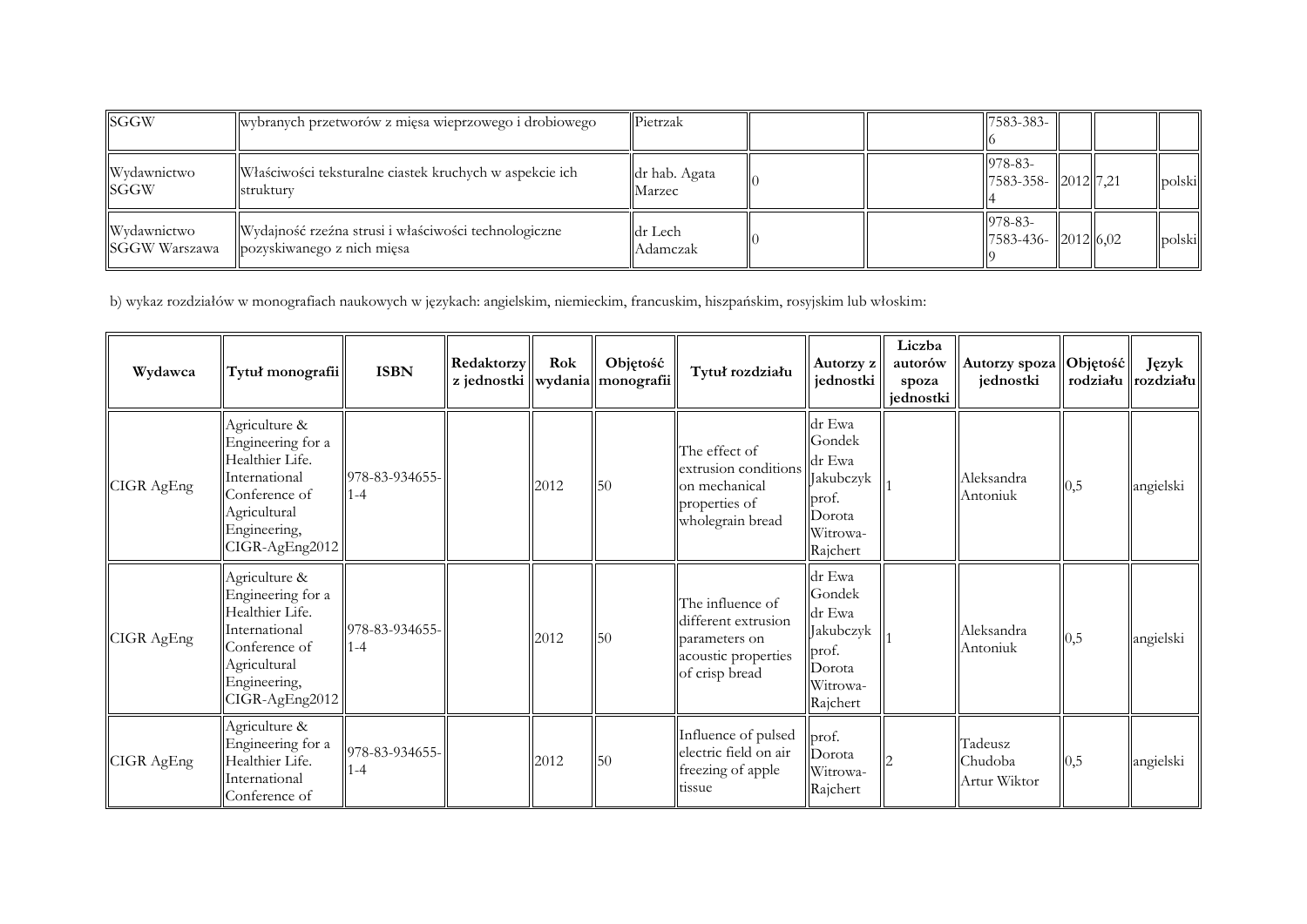|                                                                                 | Agricultural<br>Engineering,<br>CIGR-AgEng2012                                                                                            |                           |      |      |                                                                                                                                                       |                                         |                                              |          |           |
|---------------------------------------------------------------------------------|-------------------------------------------------------------------------------------------------------------------------------------------|---------------------------|------|------|-------------------------------------------------------------------------------------------------------------------------------------------------------|-----------------------------------------|----------------------------------------------|----------|-----------|
| CIGR AgEng                                                                      | Agriculture &<br>Engineering for a<br>Healthier Life.<br>International<br>Conference of<br>Agricultural<br>Engineering,<br>CIGR-AgEng2012 | 978-83-934655<br>$1 - 4$  | 2012 | 50   | Kinetics of<br>microwave-<br>convective drying of<br>some herbs                                                                                       | prof.<br>Dorota<br>Witrowa-<br>Rajchert | Magdalena<br>Śledź                           | $_{0,5}$ | angielski |
| Oficyna<br>Wydawnicza<br>Stowarzyszenia<br>Menedżerów<br>Jakości i<br>Produkcji | Quality and<br>processes<br>improvement                                                                                                   | 9788393422562             | 2012 | 8,61 | Food safety systems<br>in the context of the<br>BRC and IFS<br>standards<br>implemented in a<br>food manufacturing<br>plant under "private<br>labels" | dr Dorota<br>Nowak                      | Iwona<br>Kowalczyk                           | 0,98     | angielski |
| Oficyna<br>Wydawnicza<br>Stowarzyszenia<br>Menedżerów<br>Jakości i<br>Produkcji | Quality and<br>processes<br>improvement                                                                                                   | 9788393422562             | 2012 | 8,61 | Functionality of<br>quality management<br>systems illustrated<br>with the example of Nowak<br>starch syrup<br>production line                         | dr Dorota                               | Wojciech<br>Kolanowski<br>oanna<br>Żukowska  | 0,98     | angielski |
| Polskie<br>Towarzystwo<br>Technologów<br>Żywności,<br>Oddział<br>Małopolski     | Food diversity /<br>[ed.: Grzegorz<br>Fiutak, Marcelina<br>Miazga-Sławińska,<br>Magda Filipczak-<br>Fiutak]                               | 978-83-932389<br>$1-0$    | 2012 | 8,12 | Comparison of<br>volatile compounds<br>profiles in regular<br>and alcohol free<br>beer                                                                | prof.<br>Mieczysła<br>Obiedzińs<br>ki   | Bartosz<br>Kruszewski<br>Wioleta<br>Ruszczyk | 0,98     | Angielski |
| Wydawnictwo<br>Zakładu Filozofii<br><b>SGGW</b>                                 | How not to get<br>lost in human<br>space?                                                                                                 | 978-83-62523-<br>$20 - 7$ | 2012 | 9,1  | The Role of Food<br>Technologist in a<br>World of "Nutrition<br>Demagogues"                                                                           |                                         | Marcin Iwaniuk 0,5                           |          | angielski |
| Wydawnictwo<br>Zakładu Filozofii                                                | How not to get<br>lost in human                                                                                                           | 978-83-62523-<br>$20 - 7$ | 2012 | 9,1  | World of Chocolate                                                                                                                                    |                                         | Aneta Jakóbiak<br>Bartosz                    | 0,56     | angielski |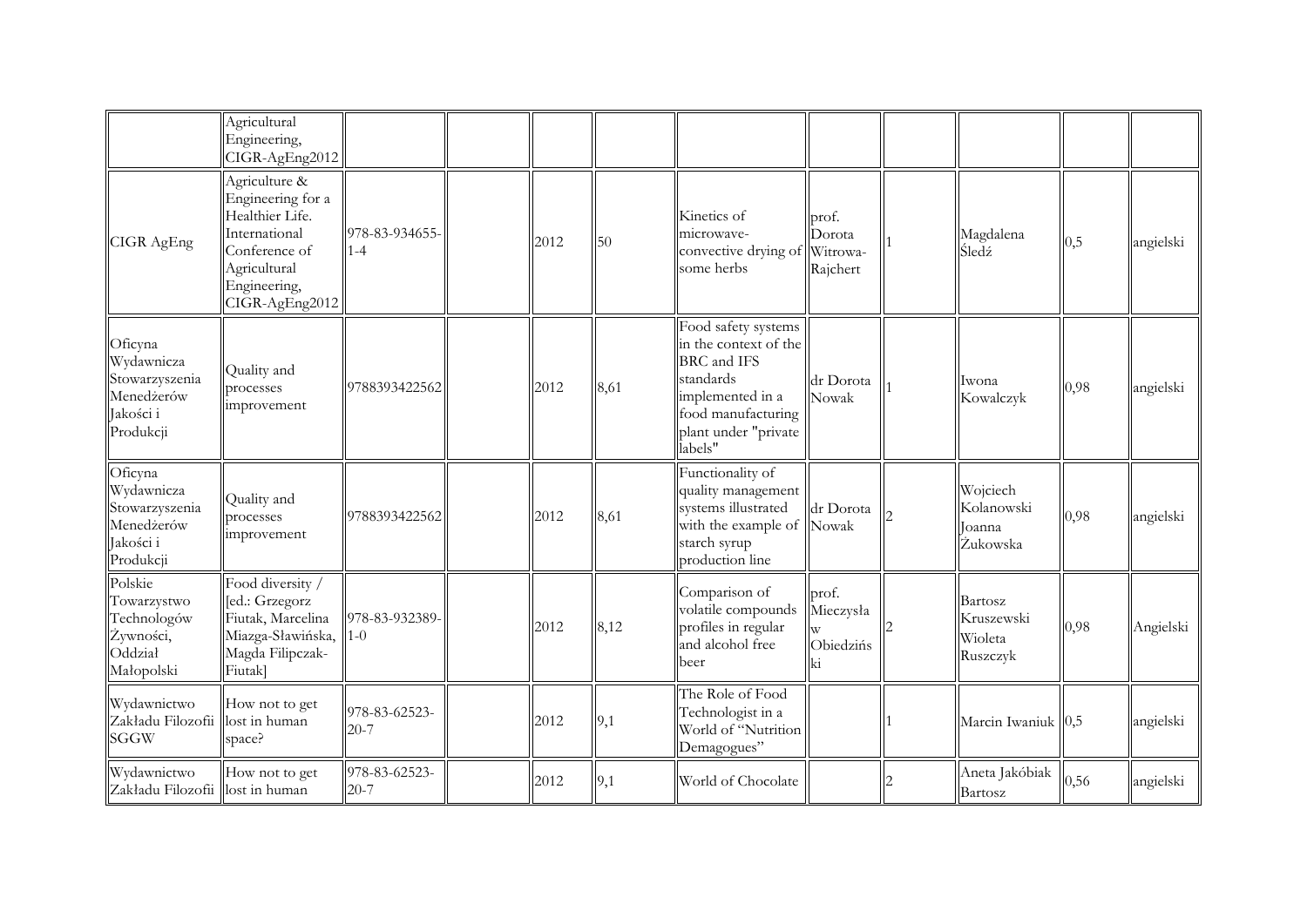| <b>SGGW</b>                                                     | space?                   |                           |      |     |                                                                   |                                         | Kruszewski                                           |      |           |
|-----------------------------------------------------------------|--------------------------|---------------------------|------|-----|-------------------------------------------------------------------|-----------------------------------------|------------------------------------------------------|------|-----------|
| Wydawnictwo<br>Zakładu Filozofii llost in human<br><b>SGGW</b>  | How not to get<br>space? | 978-83-62523-<br>$20 - 7$ | 2012 | 9,1 | $\left  \right $ Stevia – a natural<br>and (un)safe<br>sweetener? | prof.<br>Dorota<br>Witrowa-<br>Rajchert | Magdalena<br>Sledź<br>Artur Wiktor                   | 0,7  | angielski |
| Wydawnictwo<br>Zakładu Filozofii llost in human<br><b>ISGGW</b> | How not to get<br>space? | 978-83-62523-<br>$20 - 7$ | 2012 | 9,1 | Sustainability and its Dorota<br>ethical aspects                  | prof.<br>Witrowa-<br>Rajchert           | Aleksandra<br>ledlińska<br>Artur Wiktor              | 0,84 | angielski |
| Wydawnictwo<br>Zakładu Filozofii llost in human<br><b>ISGGW</b> | How not to get<br>space? | 978-83-62523-<br>$20 - 7$ | 2012 | 9,1 | The aroma – why is $\vert$ Dorota<br>it so important?             | prof.<br>Witrowa-<br>Rajchert           | Aleksandra<br><b>Jedlinska</b><br>Magdalena<br>Sledz | 0,7  | angielski |

c) wykaz rozdziałów w monografiach naukowych w języku polskim:

| Wydawca                                                                 | Tytuł monografii                                                                                                                                               | <b>ISBN</b>             | <b>Redaktorzy</b><br>z jednostki   wydania  monografii | Rok  | Objętość | Tytuł rozdziału                                                 | Autorzy z<br>jednostki                                          | Liczba<br>autorów<br>spoza<br>jednostki | Autorzy spoza   Objętość  <br>jednostki |      | Język<br>$\vert \text{rozdziału} \vert \vert \text{rozdziału} \vert$ |
|-------------------------------------------------------------------------|----------------------------------------------------------------------------------------------------------------------------------------------------------------|-------------------------|--------------------------------------------------------|------|----------|-----------------------------------------------------------------|-----------------------------------------------------------------|-----------------------------------------|-----------------------------------------|------|----------------------------------------------------------------------|
| Polskie<br>Towarzystwo<br>Nauk<br>Weterynaryjnych                       | Dobrostan i<br>bioasekuracje -<br>ważne elementy<br>współczesnej<br>bujatrii                                                                                   |                         |                                                        | 2012 | 8,82     | Wpływ warunków<br>przedubojowych na<br>jakość mięsa<br>wołowego | dr Tomasz<br>Florowski<br>prof. dr<br>hab.<br>Andrzej<br>Pisula |                                         |                                         | 0,5  | polski                                                               |
| Radom: Centrum<br>Doradztwa<br>Rolniczego<br>Oddział w<br>Radomiu, 2012 | Przetwórstwo<br>owoców na<br>poziomie<br>gospodarstwa /<br>Andrzej Gasik,<br>Marta Mitek,<br>Zdzisław Ginalski,<br>Andrzej<br>Krysztoforski,<br>Tomasz Lesisz, | 978-83-60185-<br>$59-9$ |                                                        | 2012 | 5,6      | Przydatność<br>technologiczna<br>owoców do produkcji<br>soków   | dr Andrzej<br>Gasik<br>dr hab.<br>Marta<br>Mitek                |                                         |                                         | 1,61 | Polski                                                               |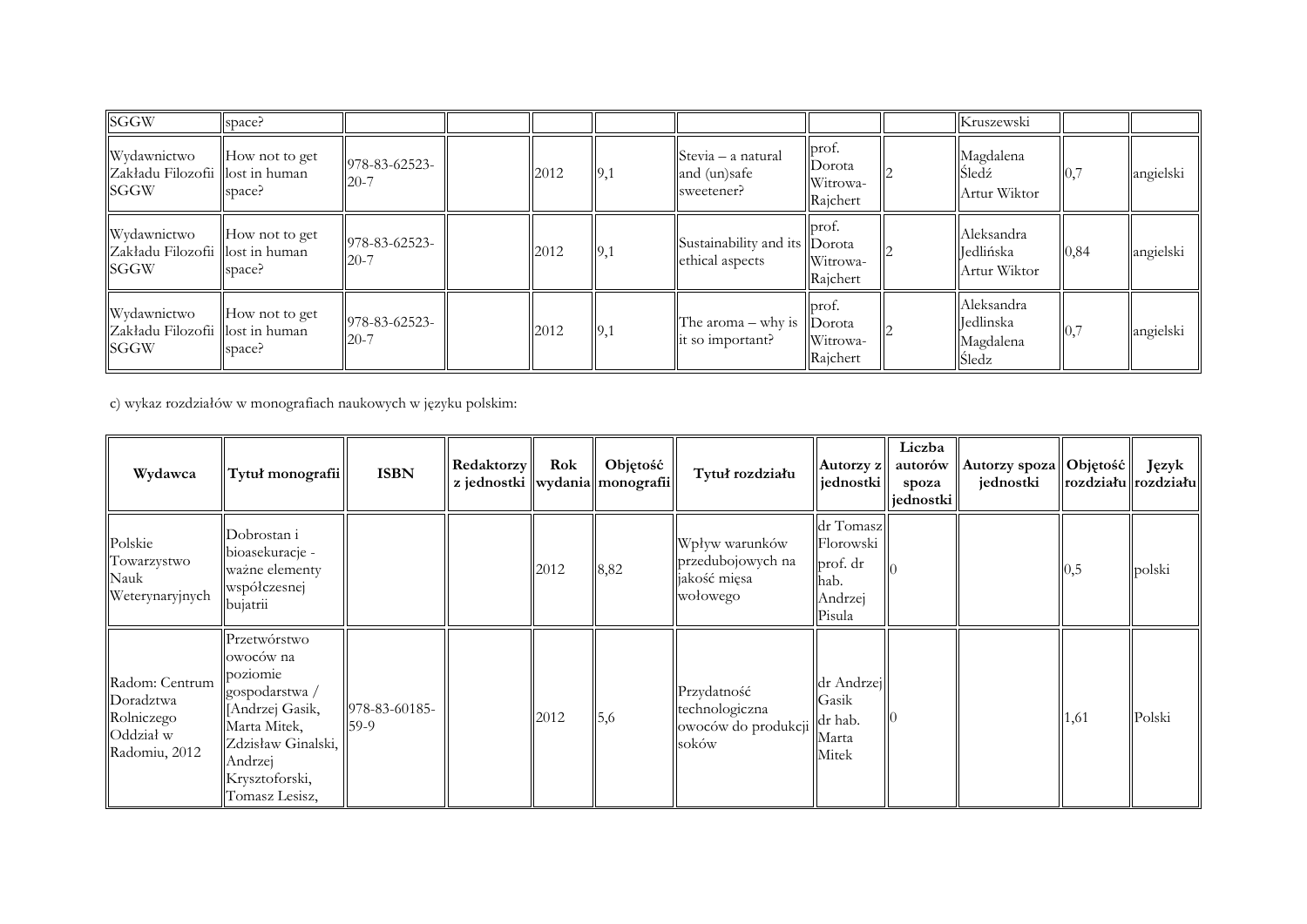|                            | Barbara Salata,<br>Barbara Sazońska,<br>Andrzej Śliwa]             |                       |                                                                                |      |       |                                                                                                                                                                         |                                                         |                     |                |        |
|----------------------------|--------------------------------------------------------------------|-----------------------|--------------------------------------------------------------------------------|------|-------|-------------------------------------------------------------------------------------------------------------------------------------------------------------------------|---------------------------------------------------------|---------------------|----------------|--------|
| Wydawnictwo<br>Format-AB   | Technologia<br>żywności                                            | 9788389184375         |                                                                                | 2012 | 25,2  | Produkcja<br>koncentratów<br>spożywczych                                                                                                                                | dr Dorota<br>Nowak                                      |                     |                | Polski |
| Wydawnictwo<br>Format-AB   | Technologia<br>żywności                                            | 9788389184375         |                                                                                | 2012 | 25,2  | Produkcja piekarsko-<br>ciastkarska                                                                                                                                     | dr Edyta<br>Lipińska                                    |                     | $\overline{2}$ | Polski |
| Wydawnictwo<br><b>SGGW</b> | Zeszyty<br>Problemowe<br>Postepów Nauk<br>Rolniczych zeszyt<br>571 | 0084-5477             | prof. dr hab.<br>Mirosław<br>Słowiński<br>prof. Dorota<br>Witrowa-<br>Rajchert | 2012 | 8,75  | Badanie udziału wody<br>wymrożonej i<br>niewymrożonej po<br>zamrożeniu<br>roztworów<br>modelowych<br>sacharozy bez<br>dodatku i z<br>dodatkiem substancji<br>ochronnych | dr Anna<br>Kamińska-<br>Dwórznic<br>ka                  | Urszula<br>Ulanicka | 0,5            | polski |
| Wydawnictwo<br><b>SGGW</b> | GMO w świetle<br>najnowszych<br>badań                              | 978-83-7583-<br>373-7 |                                                                                | 2012 | 16,24 | Nowe właściwości<br>genetyczne<br>modyfikowanych<br>mikroorganizmów                                                                                                     | prof. dr<br>hab.<br>Małgorzat <sup>10</sup><br>Gniewosz |                     | 2,1            | Polski |
| Wydawnictwo<br><b>SGGW</b> | Zeszyty<br>Problemowe<br>Postepów Nauk<br>Rolniczych zeszyt<br>571 | 0084-5477             | prof. dr hab.<br>Mirosław<br>Słowiński<br>prof. Dorota<br>Witrowa-<br>Rajchert | 2012 | 8,75  | Ocena sensoryczna<br>wybranych rodzajów<br>pieczywa<br>funkcjonalnego oraz<br>preferencje pieczywa<br>wśród konsumentów                                                 | dr Hanna<br>Kowalska<br>dr hab.<br>Agata<br>Marzec      | A. Mucha            | 0,77           | polski |
| Wydawnictwo<br><b>SGGW</b> | Zeszyty<br>Problemowe<br>Postepów Nauk<br>Rolniczych zeszyt<br>571 | 0084-5477             | prof. dr hab.<br>Mirosław<br>Słowiński<br>prof. Dorota<br>Witrowa-<br>Rajchert | 2012 | 8,75  | Wpływ dodatku<br>płatków<br>ięczmiennych na<br>jakość ciasta i<br>pieczywa pszennego                                                                                    | ldr<br>Małgorzat <sup>0</sup><br>a Sobczyk              |                     | 0,56           | polski |
| Wydawnictwo                | Zeszyty                                                            | 0084-5477             | prof. dr hab.                                                                  | 2012 | 8,75  | Wpływ powlekania                                                                                                                                                        | prof.                                                   | Aleksandra          | 0,63           | polski |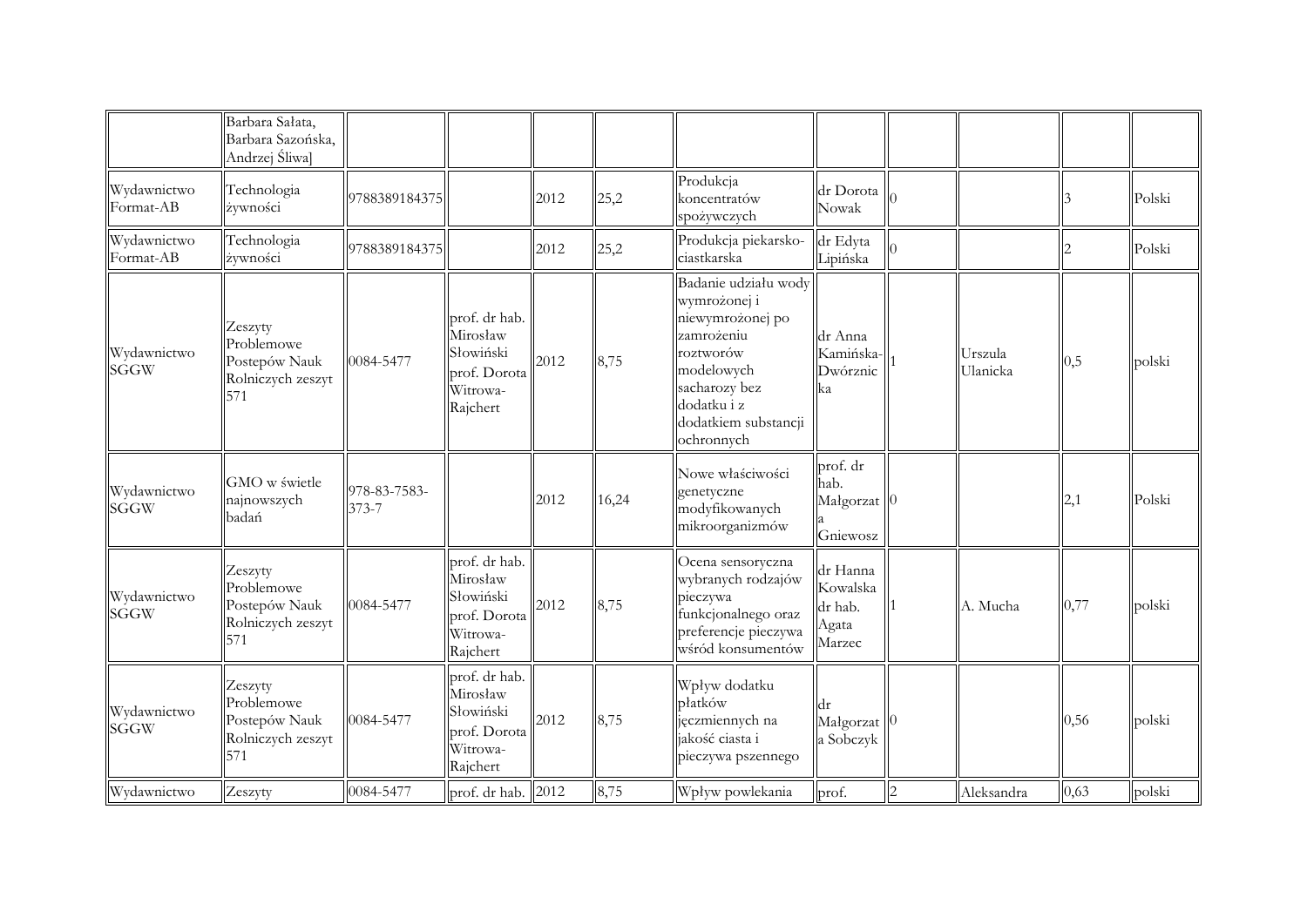| SGGW                       | Problemowe<br>Postepów Nauk<br>Rolniczych zeszyt                    |           | Mirosław<br>Słowiński<br>prof. Dorota<br>Witrowa-<br>Rajchert                  |      |      | surowca na przebieg<br>procesu suszenia i<br>właściwości<br>rekonstytucyjne suszu<br>jabłkowego                               | Dorota<br>Witrowa-<br>Rajchert                     | Fijałkowska<br>A. Weroński |      |        |
|----------------------------|---------------------------------------------------------------------|-----------|--------------------------------------------------------------------------------|------|------|-------------------------------------------------------------------------------------------------------------------------------|----------------------------------------------------|----------------------------|------|--------|
| Wydawnictwo<br><b>SGGW</b> | Zeszyty<br>Problemowe<br>Postepów Nauk<br>Rolniczych zeszyt         | 0084-5477 | prof. dr hab.<br>Mirosław<br>Słowiński<br>prof. Dorota<br>Witrowa-<br>Rajchert | 2012 | 8,75 | Wpływ<br>przechowywania mąki Ceglińska<br>pszennej na wartość<br>wypiekową                                                    | dr hab.<br>Alicja<br>Małgorzat<br>a Sobczyk        | Marcin Salwa               | 0,56 | polski |
| Wydawnictwo<br><b>SGGW</b> | Zeszyty<br>Problemowe<br>Postepów Nauk<br>Rolniczych zeszyt<br>571  | 0084-5477 | prof. dr hab.<br>Mirosław<br>Słowiński<br>prof. Dorota<br>Witrowa-<br>Rajchert | 2012 | 8,75 | Wpływ stopnia<br>zagęszczenia soku<br>marchwiowego oraz<br>metody zamrażania<br>na parametry procesu<br>zamrażania            | dr Emilia<br>Janiszewsk <sup>1</sup>               | P. Sakowski                | 0,63 | polski |
| Wydawnictwo<br>SGGW        | Zeszyty<br>Problemowe<br>Postepów Nauk<br>Rolniczych zeszyt<br>1571 | 0084-5477 | prof. dr hab.<br>Mirosław<br>Słowiński<br>prof. Dorota<br>Witrowa-<br>Rajchert | 2012 | 8,75 | Zmiany właściwości<br>mechanicznych,<br>akustycznych i<br>sensorycznych<br>ciasteczek owsianych<br>w czasie<br>przechowywania | dr Hanna<br>Kowalska<br>dr hab.<br>Agata<br>Marzec | Arleta Błońska  0,77       |      | polski |

c) redaktorzy monografii wieloautorskich, w których nie ma rozdziałów afiliowanych dla jednostki:

| Wydawca                                                 | Tytuł monografii                                                                                                                                                                   | <b>ISBN</b>            | Redaktorzy z<br>iednostki | Rok<br>wydania | Objętość<br>monografii | Język     |
|---------------------------------------------------------|------------------------------------------------------------------------------------------------------------------------------------------------------------------------------------|------------------------|---------------------------|----------------|------------------------|-----------|
| Brussels, Belgium, 2012                                 | Conference on optical sensing and detection II: Brusseles, Belgium april<br>[16-19, 2012. - (Proceedings of SPIE; Vol. 8439) / Francis Berghmans,<br>Anna G. Mignani, Piet De Moor |                        |                           | 2012           | 10.7                   | angielski |
| Instytut Zootechniki,<br>Państwowy Instytut<br>Badawczy | perspektywy produkcji melka i wołowiny w Polsce i na świecie                                                                                                                       | 8376071777<br>97883760 |                           | 2012           | 29,54                  | polski    |